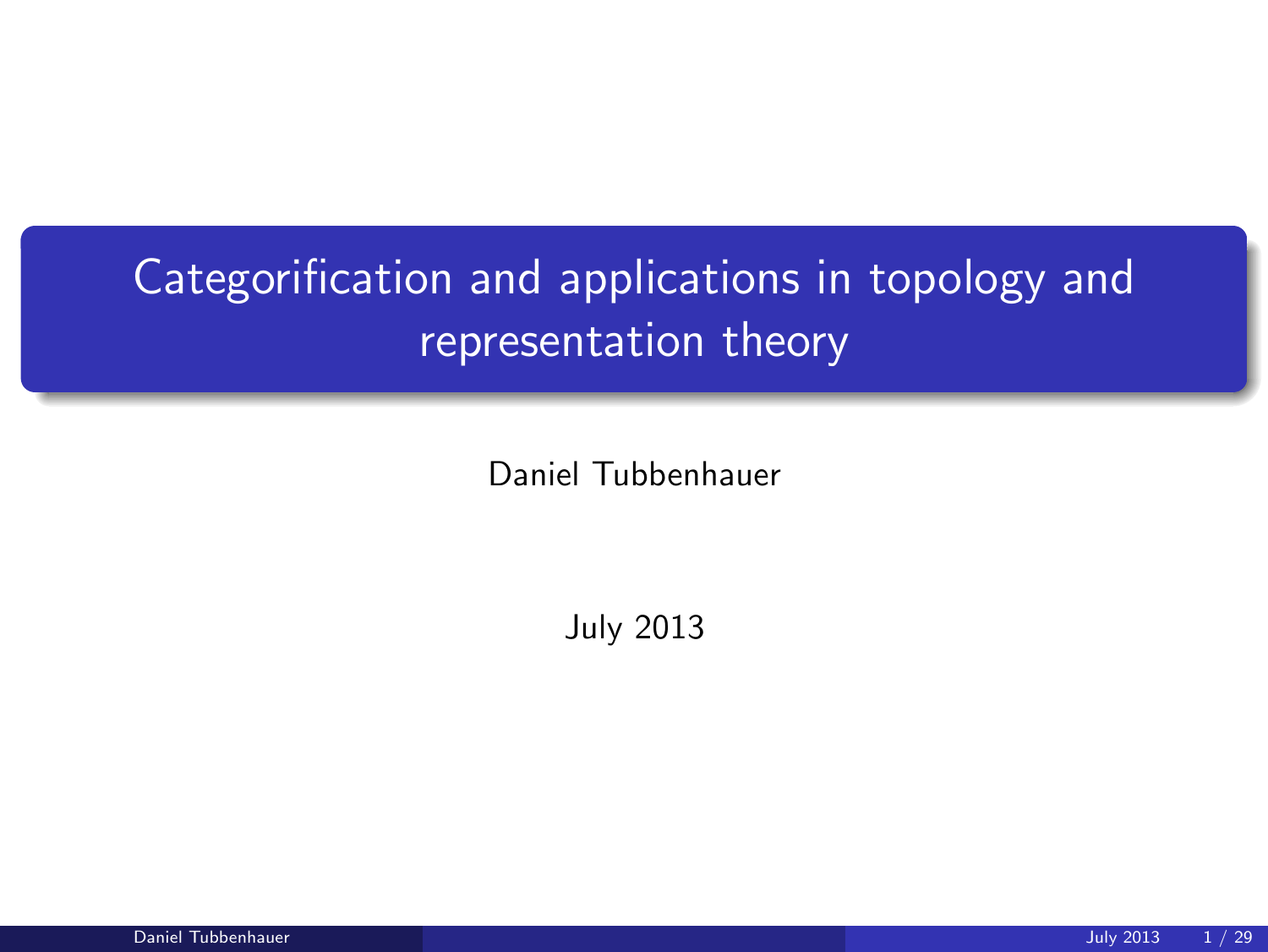

[What is categorification?](#page-2-0)

- 2 [Virtual knots and categorification](#page-4-0)
	- $\bullet$  [The virtual](#page-4-0)  $sI_2$  polynomial
	- [The virtual Khovanov homology](#page-8-0)

#### <sup>3</sup> The sl<sup>3</sup> [web algebra \(joint work with Mackaay and Pan\)](#page-19-0)

- [Webs and representation theory](#page-19-0)
- [An algebra of foams](#page-23-0)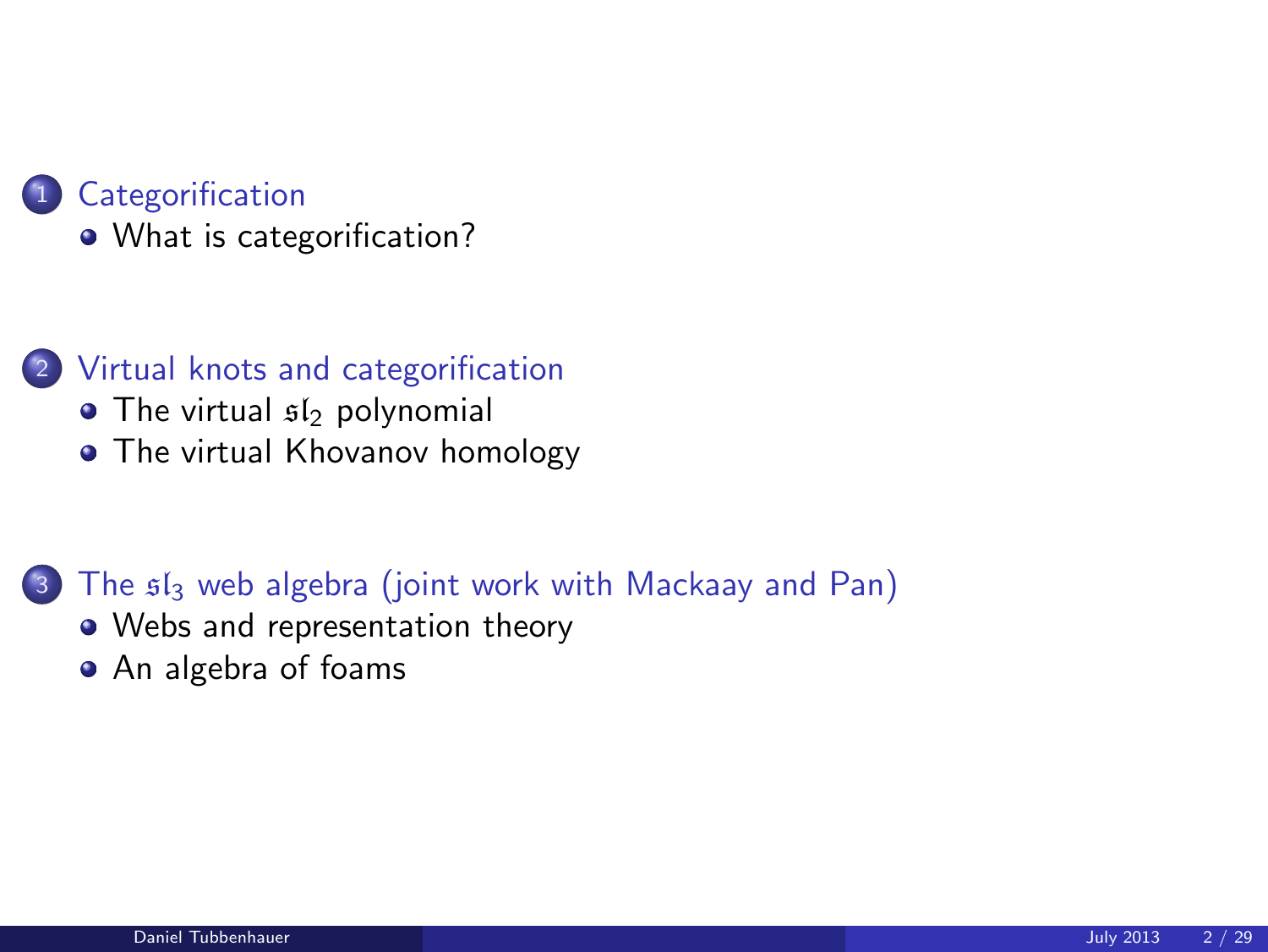Forced to reduce this presentation to one sentence, the author would choose:

Interesting integers are shadows of richer structures in categories.

The basic idea can be seen as follows. Take a "set-based" structure S and try to find a "category-based" structure C such that S is just a shadow of C.

Categorification, which can be seen as "remembering" or "inventing" information, comes with an "inverse" process called decategorification, which is more like "forgetting" or "identifying".

<span id="page-2-0"></span>Note that decategorification should be easy.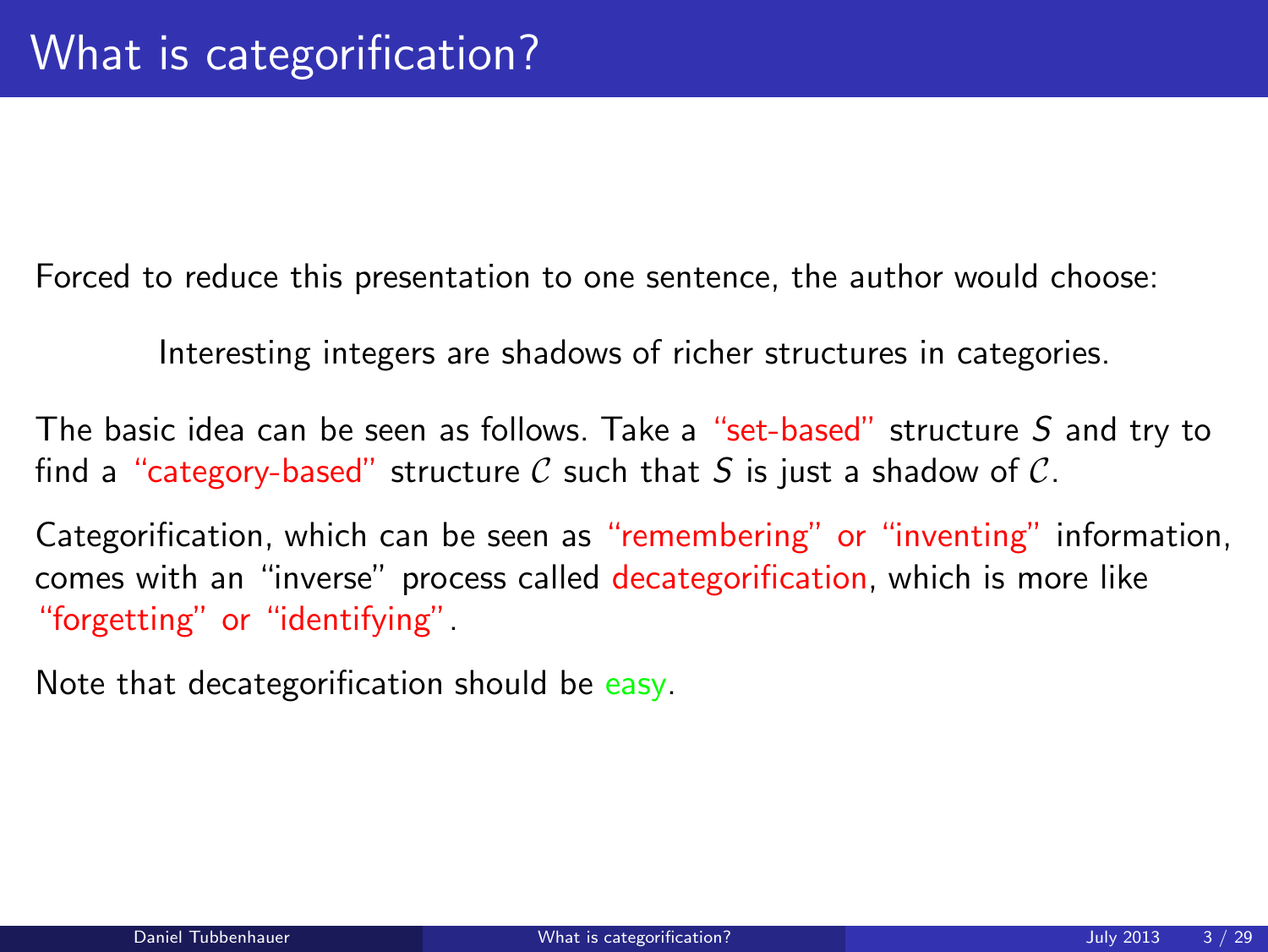Examples of the pair categorification/decategorification are:

The integers 
$$
\mathbb{Z}
$$
  $\xrightarrow{\text{category}} \xrightarrow{\text{category}}$  complexes of VS  
\nPolynomials in  $\mathbb{Z}[q, q^{-1}]$   $\xrightarrow{\text{category}} \xrightarrow{\text{category}}$  complexes of gr.VS  
\nThe integers  $\mathbb{Z}$   $\xrightarrow{\text{category}} \xrightarrow{\text{category}} \xrightarrow{\text{category}}$   $K$  - vector spaces  
\nAn  $A$  - module  $\xrightarrow{\text{category}} \xrightarrow{\text{category}}$  additive category

The first/second part is related to the first/last two examples.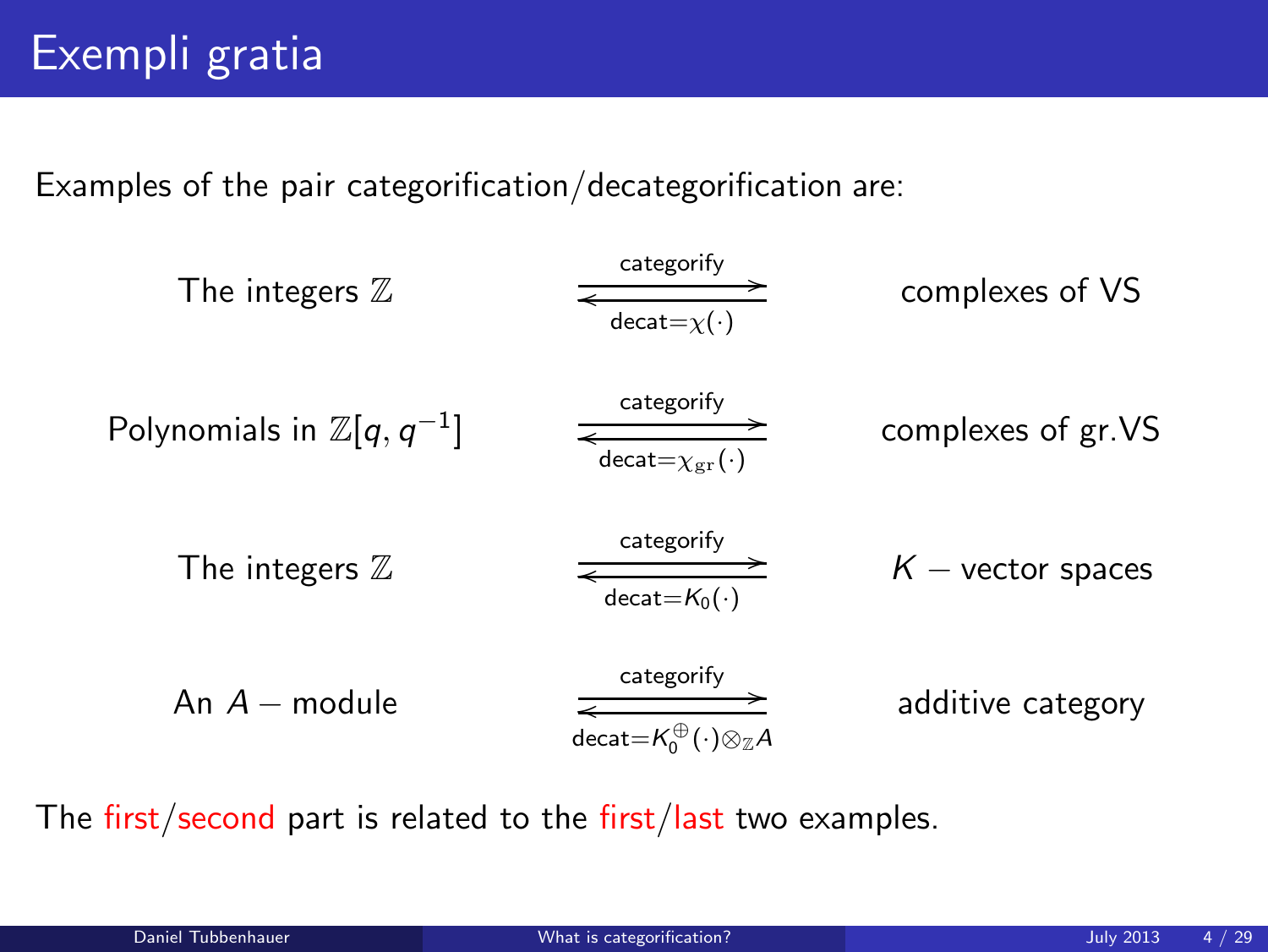#### **Definition**

A virtual knot or link diagram  $L<sub>D</sub>$  is a four-valent graph embedded in the plane. Moreover, every vertex is marked with an overcrossing  $\times$ , an undercrossing  $\times$  or a virtual crossing  $\otimes$ .

An oriented virtual knot or link diagram is defined by orienting the projection, i.e. crossings should look like  $\chi$ ,  $\chi$  and  $\chi$ .

<span id="page-4-0"></span>A virtual knot or link  $L$  is an equivalence class of virtual knot or link diagrams modulo the so-called generalised Reidemeister moves.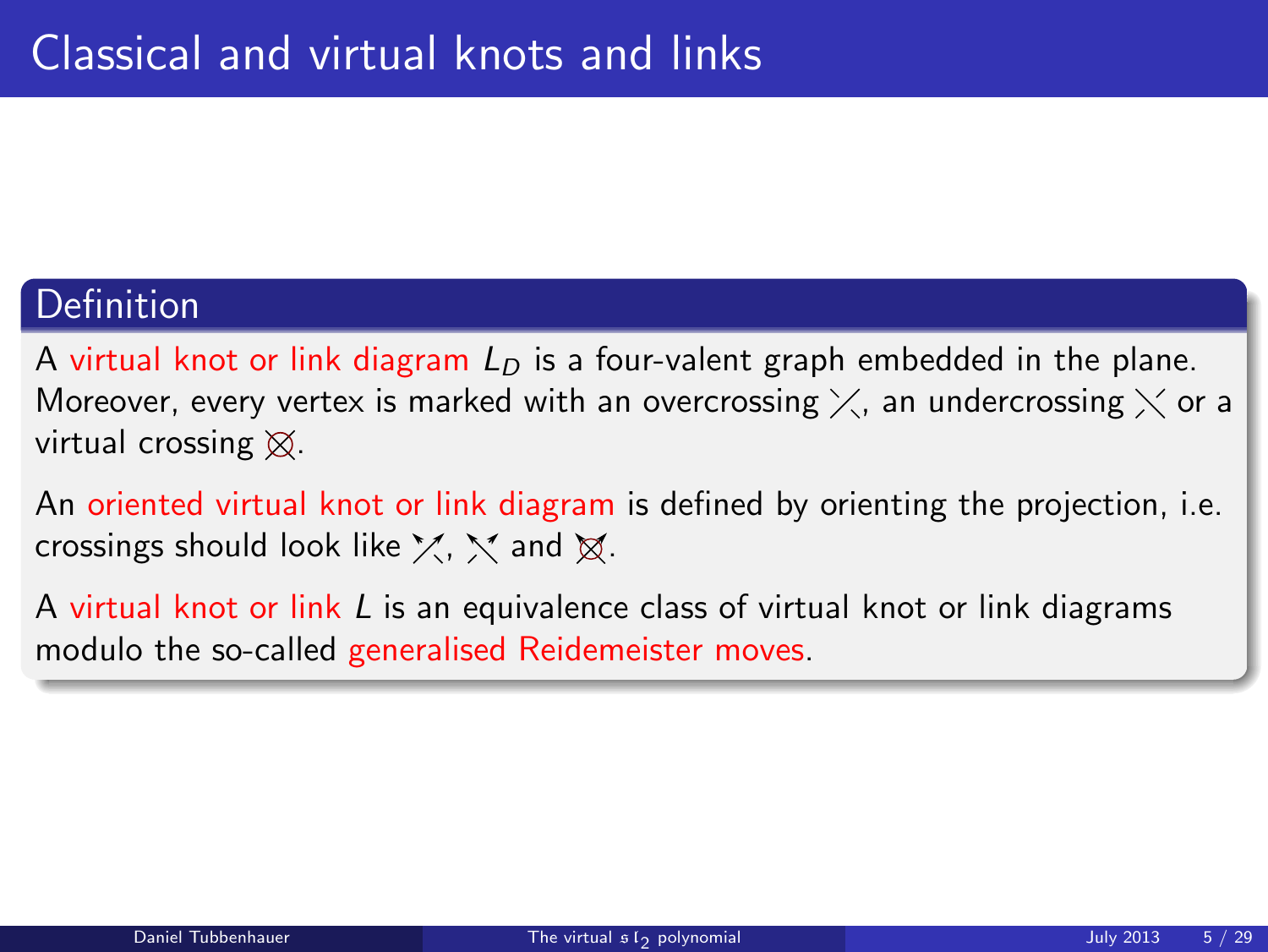#### Generalised Reidemeister moves

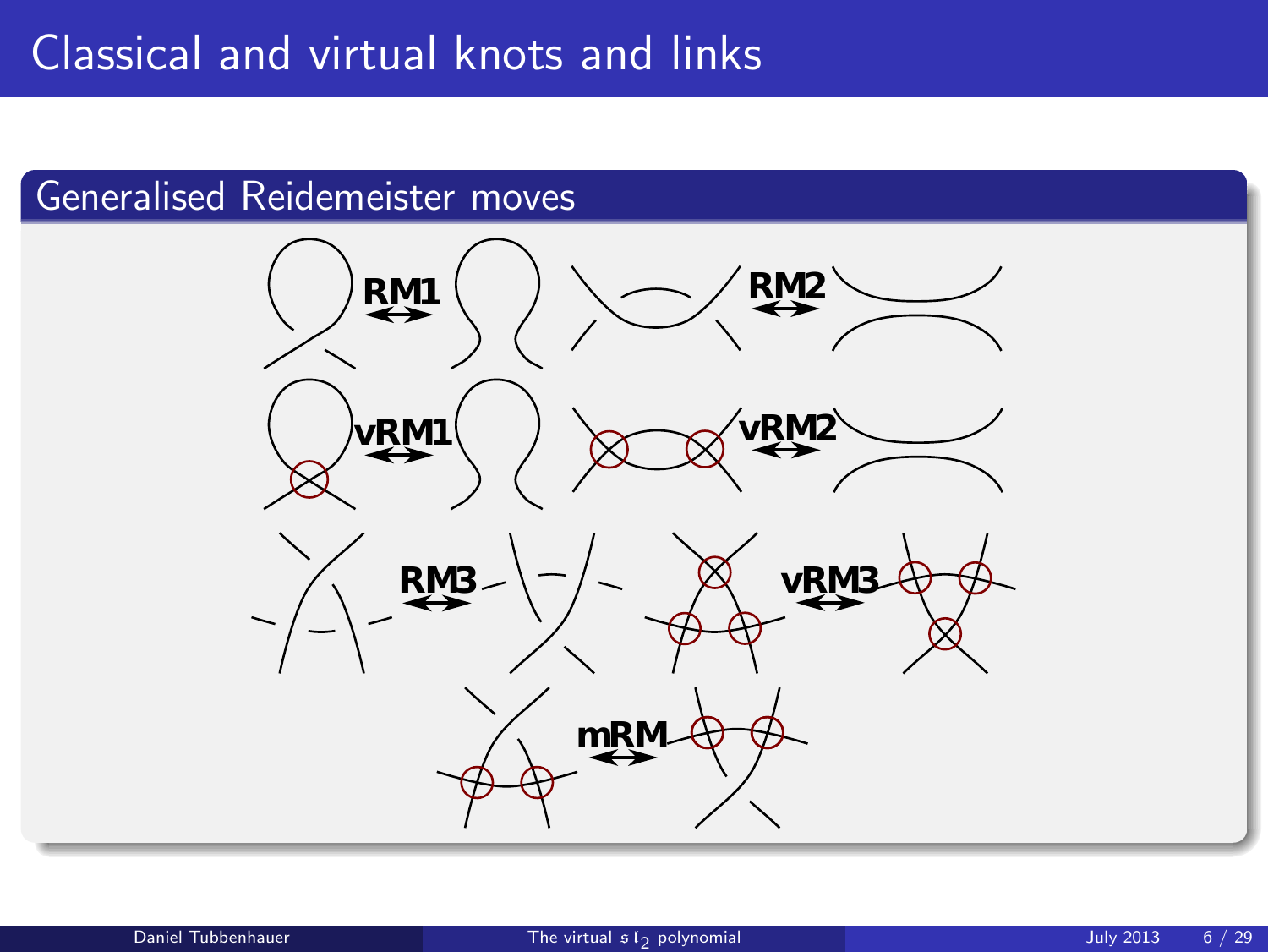#### Theorem(Kauffman, Kuperberg)

Virtual links are a combinatorial description of copies of  $\mathcal{S}^1$  embedded in a thickened surface  $\Sigma_g$  of genus g. Such links are equivalent iff their projections to  $\Sigma_g$  are stable equivalent, i.e. up to homeomorphisms of surfaces, adding/removing "unimportant" handles, classical Reidemeister moves and isotopies.

#### Example(Virtual trefoil and virtual Hopf link)

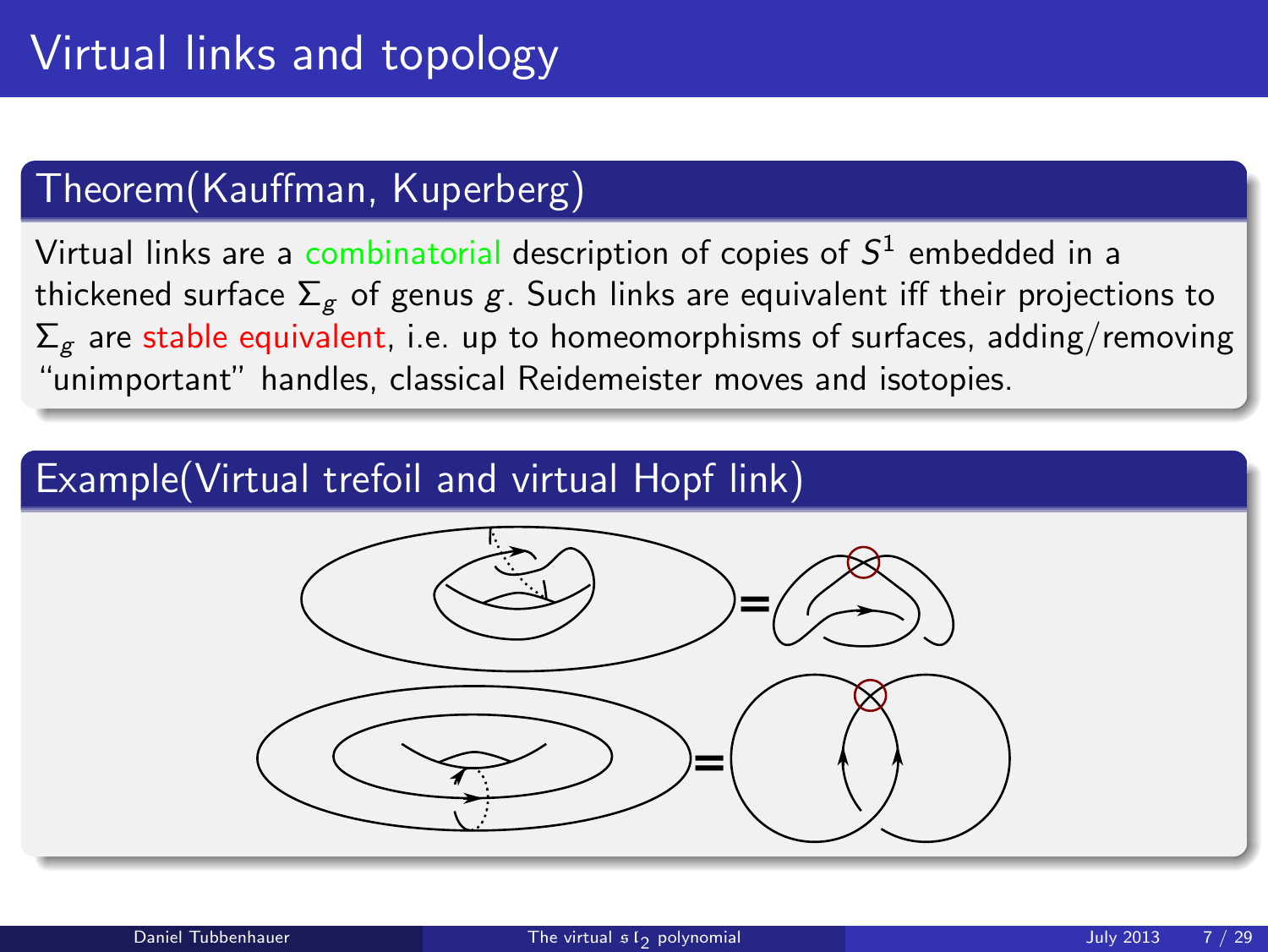Let  $L_D$  be an oriented link diagram. The bracket polynomial  $\langle L_D\rangle\in \mathbb{Z}[q, q^{-1}]$  can be recursively computed by the rules:

- $\lozenge$   $\langle \emptyset \rangle = 1$  (normalisation).
- $\langle \rangle \langle \rangle = \langle \rangle$  ( $\rangle q \langle \rangle$  (recursion step 1).
- $\langle$ Unknot II  $L_D \rangle = (q + q^{-1}) \langle L_D \rangle$  (recursion step 2).

The Kauffman polynomial is  $K(L_D)=(-1)^{n_-}\,q^{n_+-2n_-}\langle L_D\rangle$ , with  $n_+=$ number and  $n_-\equiv$ number of  $\mathcal{N}$ .

#### Theorem(Kauffman)

The Kauffman polynomial  $K(L)$  is an invariant of virtual links and  $K(L) = \hat{J}(K)$ , where  $\hat{J}(K)$  denotes the unnormalised Jones polynomial.

#### Let us categorify this!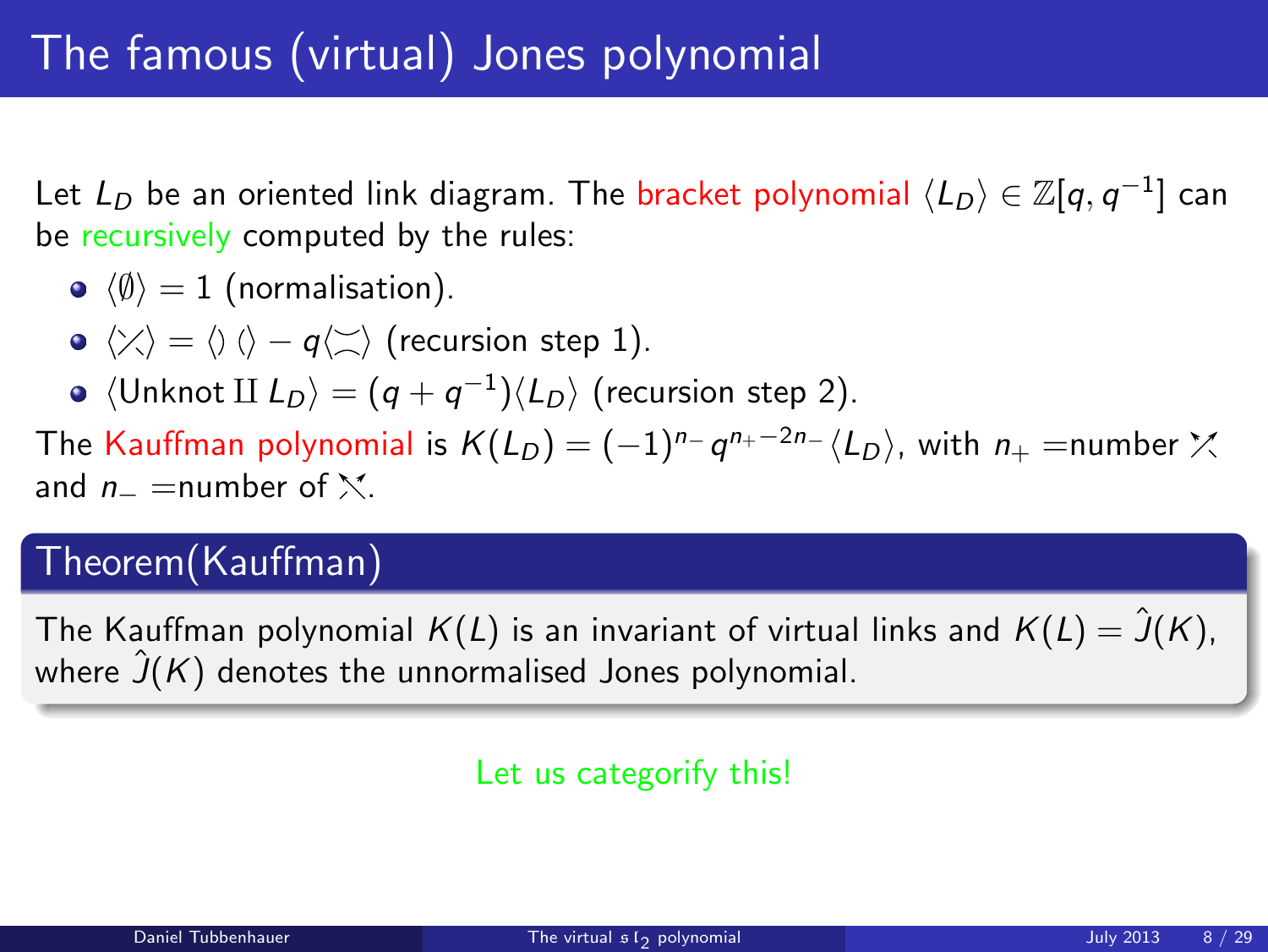# A cobordism approach

The pre-additive, monoidal, graded category  $\mathsf{uCob}^2_R(\emptyset)$  of possible unorientable, decorated cobordisms has:

- Objects are resolutions of virtual link diagrams, i.e. virtual link diagrams without classical crossings.
- Morphisms are decorated cobordisms immersed into  $\mathbb{R}^2 \times [-1,1]$  generated by (last one is a two times punctured  $\mathbb{RP}^2)$



• Some relations like (last two are two times punctured Klein bottles)

<span id="page-8-0"></span>

• The monoidal structure is given by the disjoint union and the grading by the Euler characteristic.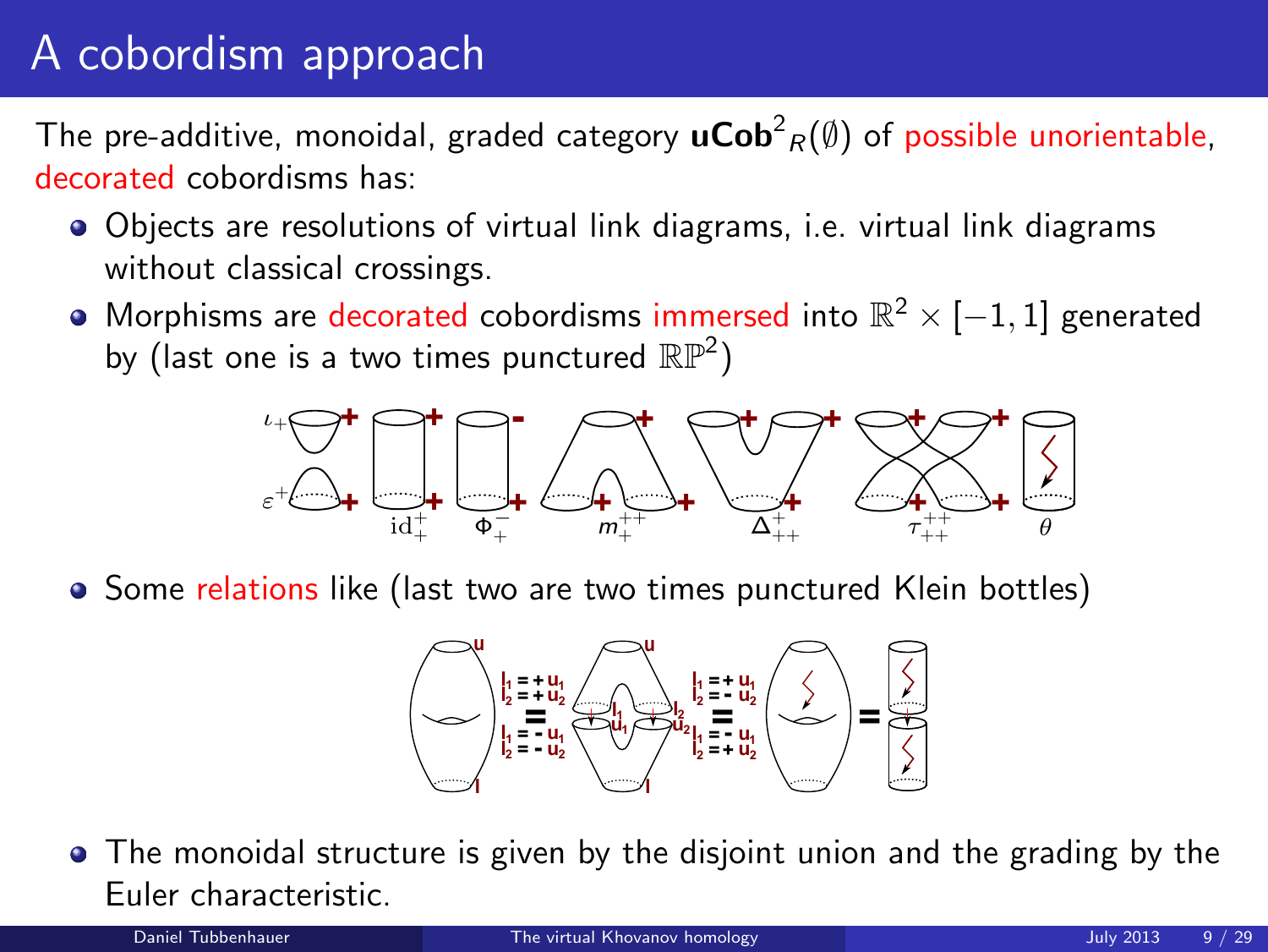- Define  $\mathsf{Mat}(\mathsf{uCob}^2_R(\emptyset))$  to be the category of matrices over  $\mathsf{uCob}^2_R(\emptyset)$ , i.e. objects are formal direct sums of the objects of  $\mathsf{uCob}^2_R(\emptyset)$  and morphisms are matrices whose entries are morphisms from  $\mathbf{uCob}^2_R(\emptyset).$
- Define  $\mathsf{uKob}_b(\emptyset)_R$  to be the category of chain complexes over  $\mathsf{Mat}(\mathsf{uCob}^2_R(\emptyset)).$ The category is pre-additive. Hence, the notion  $d^2 = 0$  makes sense.

As a reminder, to every virtual link diagram  $L<sub>D</sub>$  we want to assign an object in **uKob**<sub>b</sub> $(\emptyset)$ <sub>R</sub> that is an invariant of virtual links. By our construction, this invariant will decategorify to the virtual Jones polynomial.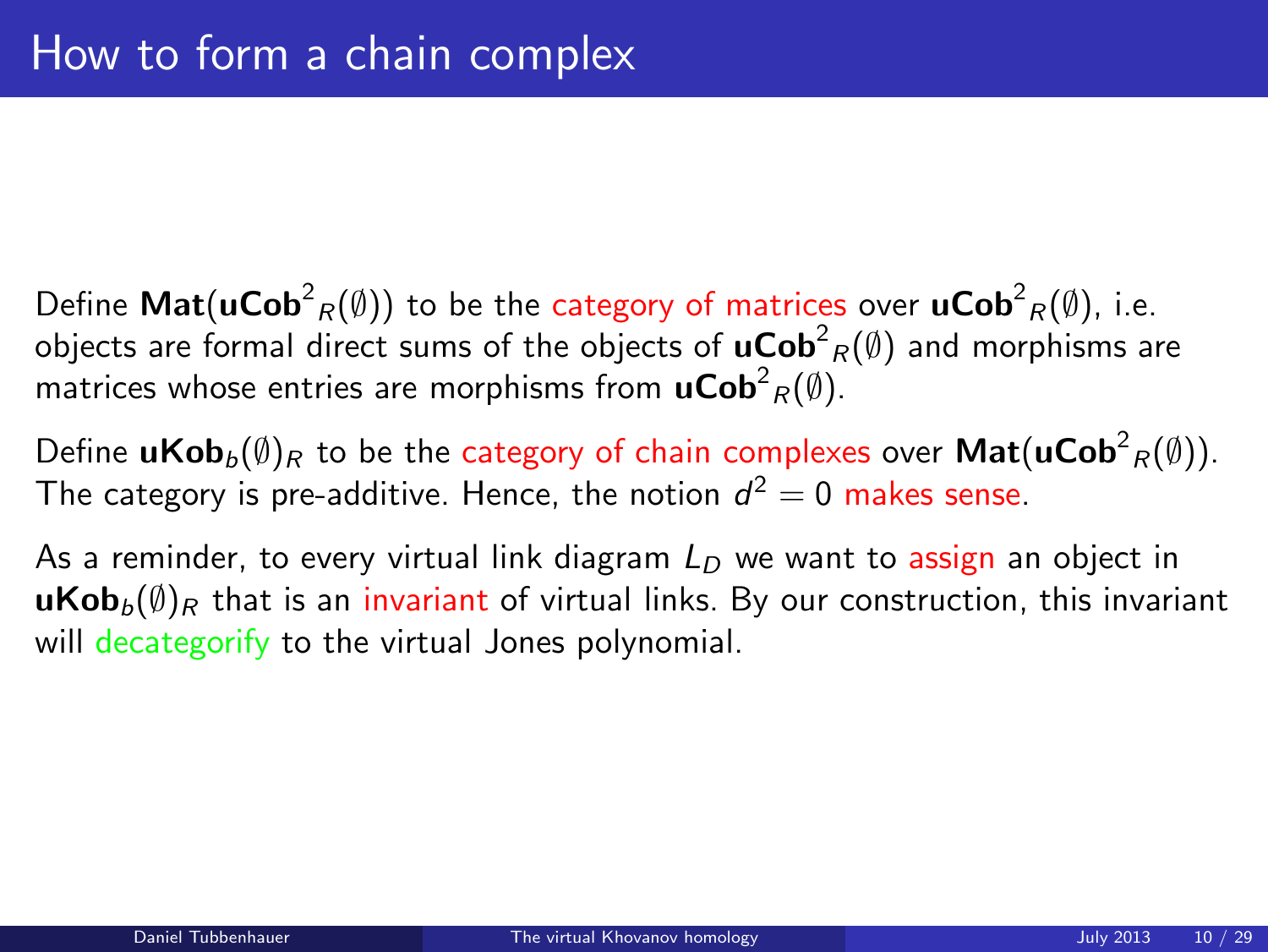For a virtual link diagram  $L_D$  with  $n = n_+ + n_-$  crossings the topological complex  $\llbracket L_D \rrbracket$  should be:

- For  $i = 0, \ldots, n$  the  $i n_+$  chain module is the formal direct sum of all resolutions of length i.
- $\bullet$  Between resolutions of length i and  $i + 1$  the morphisms should be saddles between the resolutions.
- The decorations for the saddles can be read of by choosing an orientation for the resolutions. Locally they look like  $\sum_{n=1}^{\infty}$ , which is called standard. Now compose with Φ iff the orientations differ or iff both are non-alternating  $\bigwedge$   $\overleftarrow{ }$  we use  $\theta$ .
- Extra formal signs placement is rather technical and skipped today.

Note that it not obvious why this definition gives a well-defined chain complex independent of all choices involved.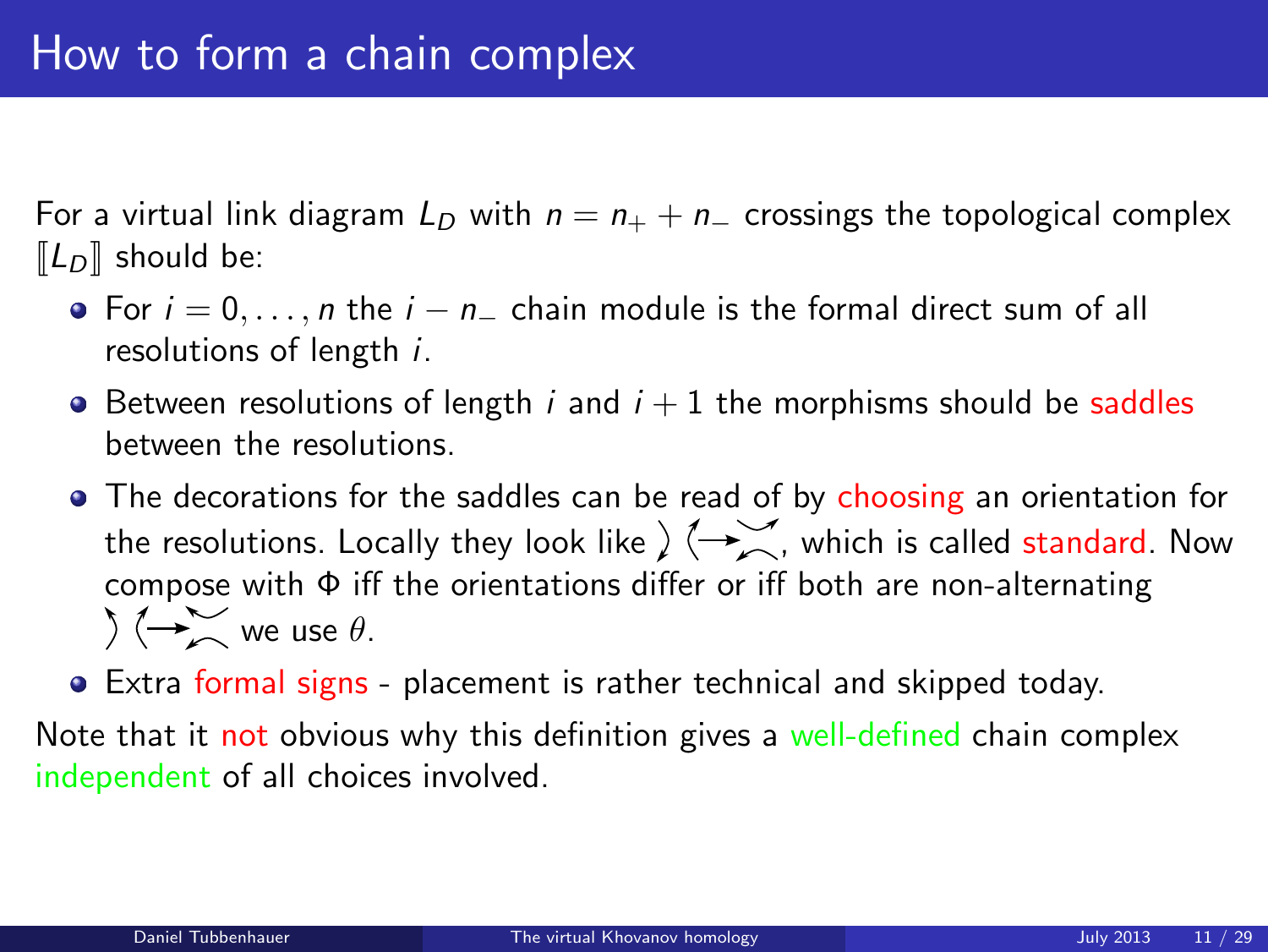### Theorem(s)(T)

The topological complexes  $\lceil \cdot \rceil$  of two equivalent virtual link diagrams are the same in  $\mathbf{uKob}_{b}(\emptyset)^{hl}_{R}$ , i.e. the complex is an invariant up to chain homotopy and so-called local relations. Moreover, it is a well-defined chain complex independent of all choices involved and can be extended to virtual tangles.

Let  ${\cal F}$  denote a uTQFT, i.e. a suitable functor  ${\cal F}\colon$   $\mathsf{uCob}^2_R(\emptyset) \to \mathsf{R}\text{-}\mathsf{Mod}.$ 

### Theorem(s)(T)

Let  $\mathcal F$  be an uTQFT that satisfies the local relations. Then the homology groups of the algebraic complex  $\mathcal{F}(\lceil \cdot \rceil)$  are virtual link invariants. Moreover, the category of uTQFT is equivalent to the category of skew-extended Frobenius algebras.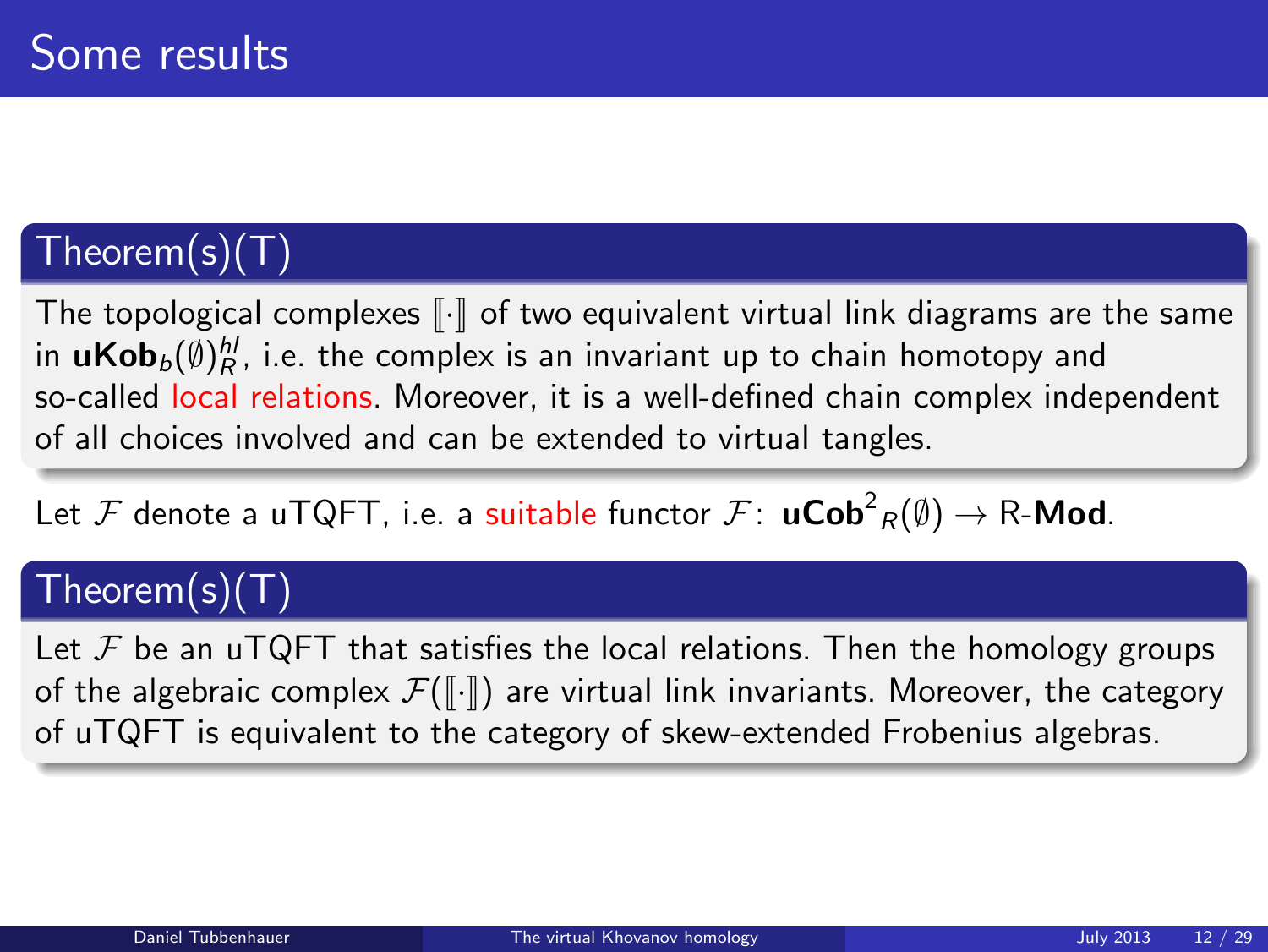

Let us show how the calculation works. We consider the virtual trefoil and suppress grading shifts and sign placement. First let us add some orientations.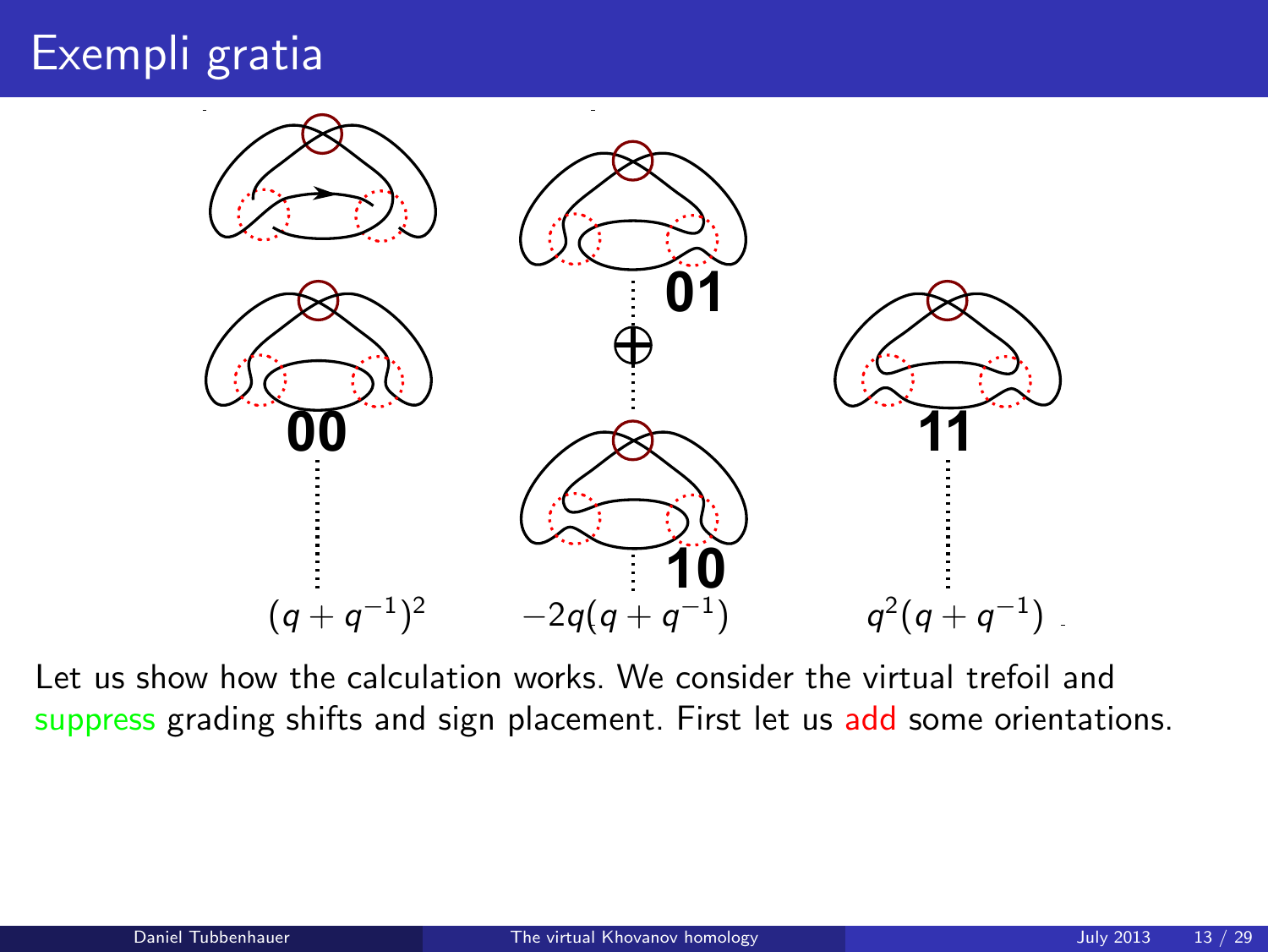

Let us show how the calculation works. We consider the virtual trefoil and suppress grading shifts and sign placement. First let us add some orientations. Now we can read of the cobordisms.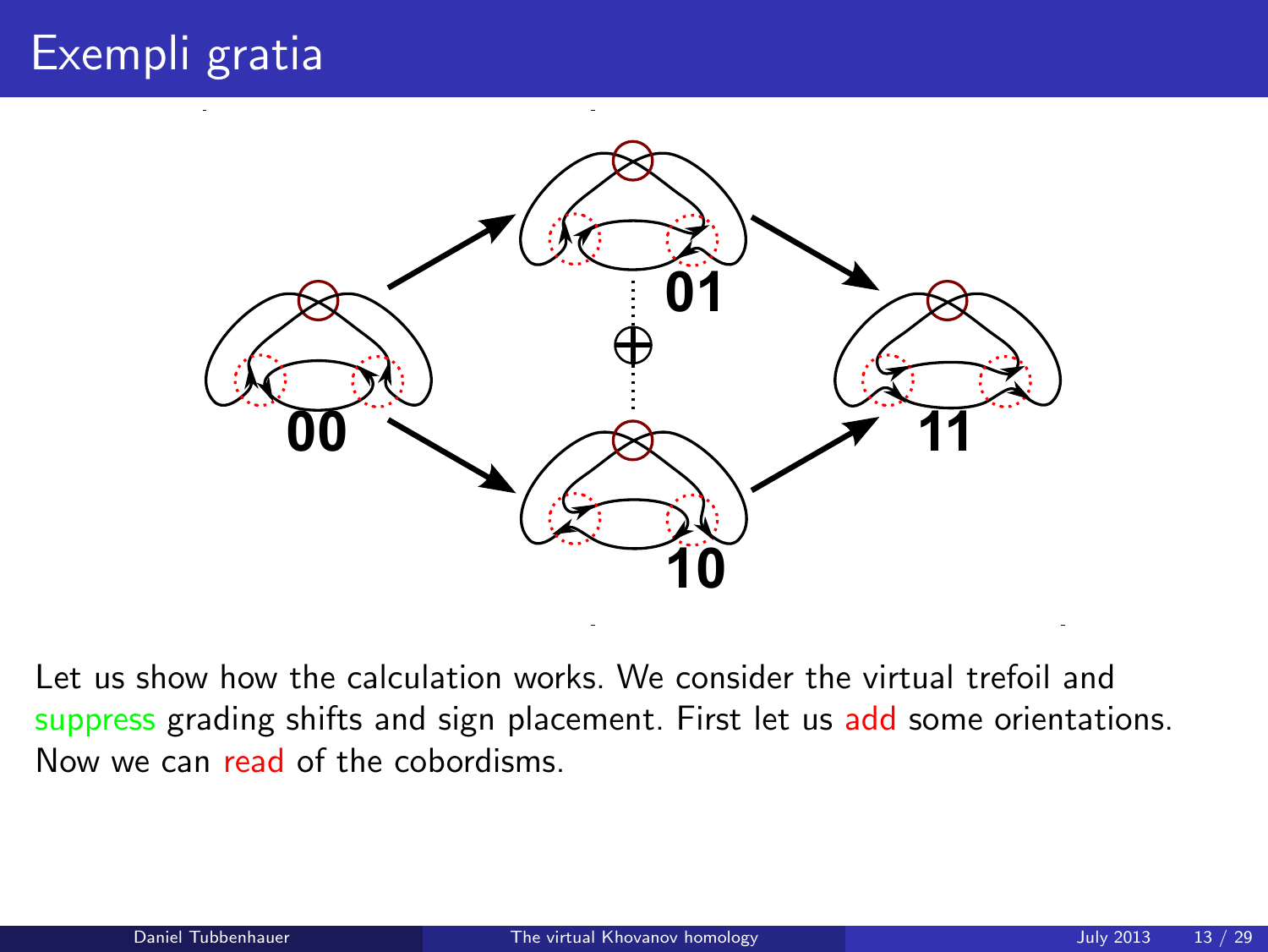

Let us show how the calculation works. We consider the virtual trefoil and suppress grading shifts and sign placement. First let us add some orientations. Now we can read of the cobordisms.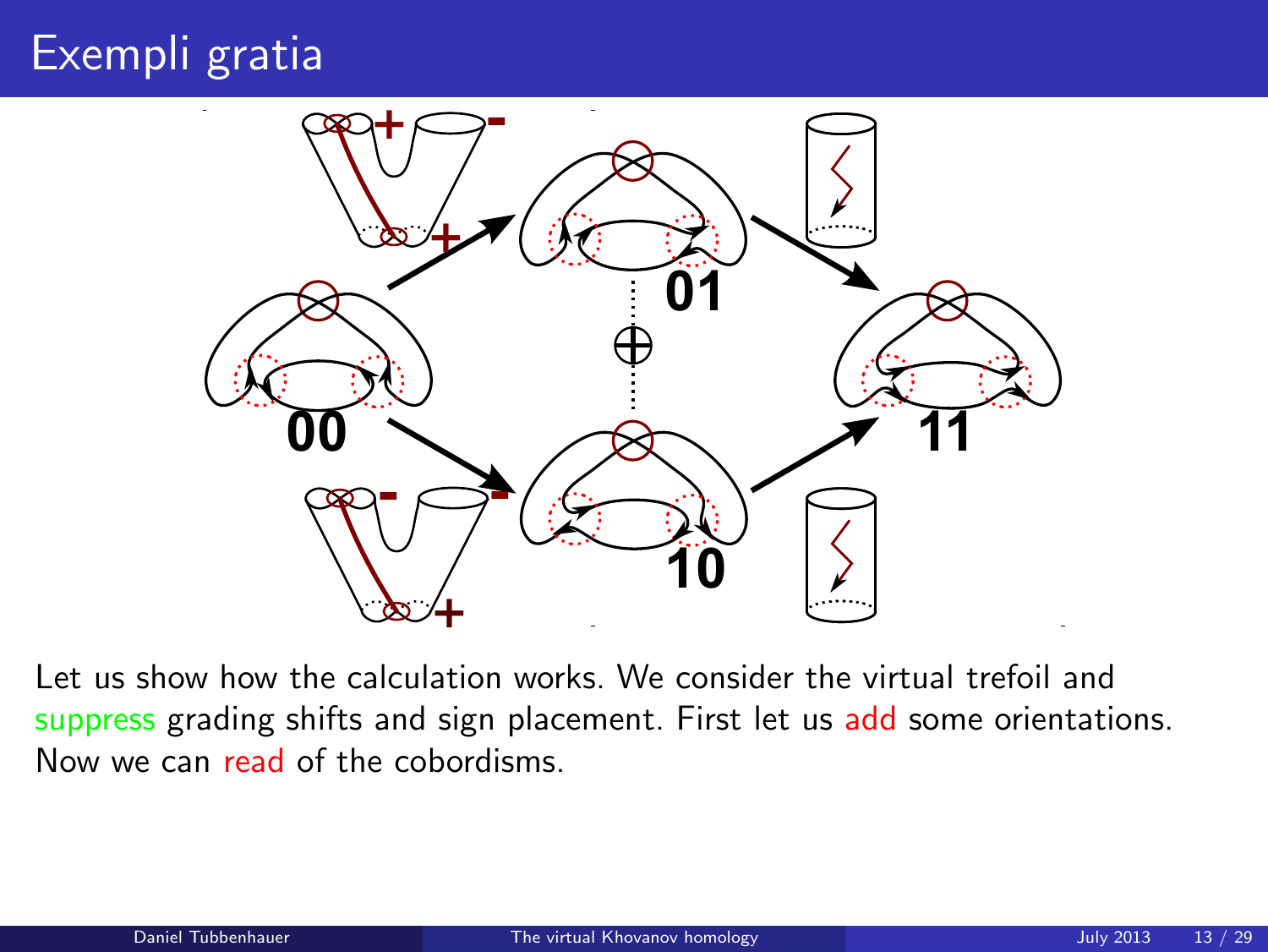

Note that this is the topological complex.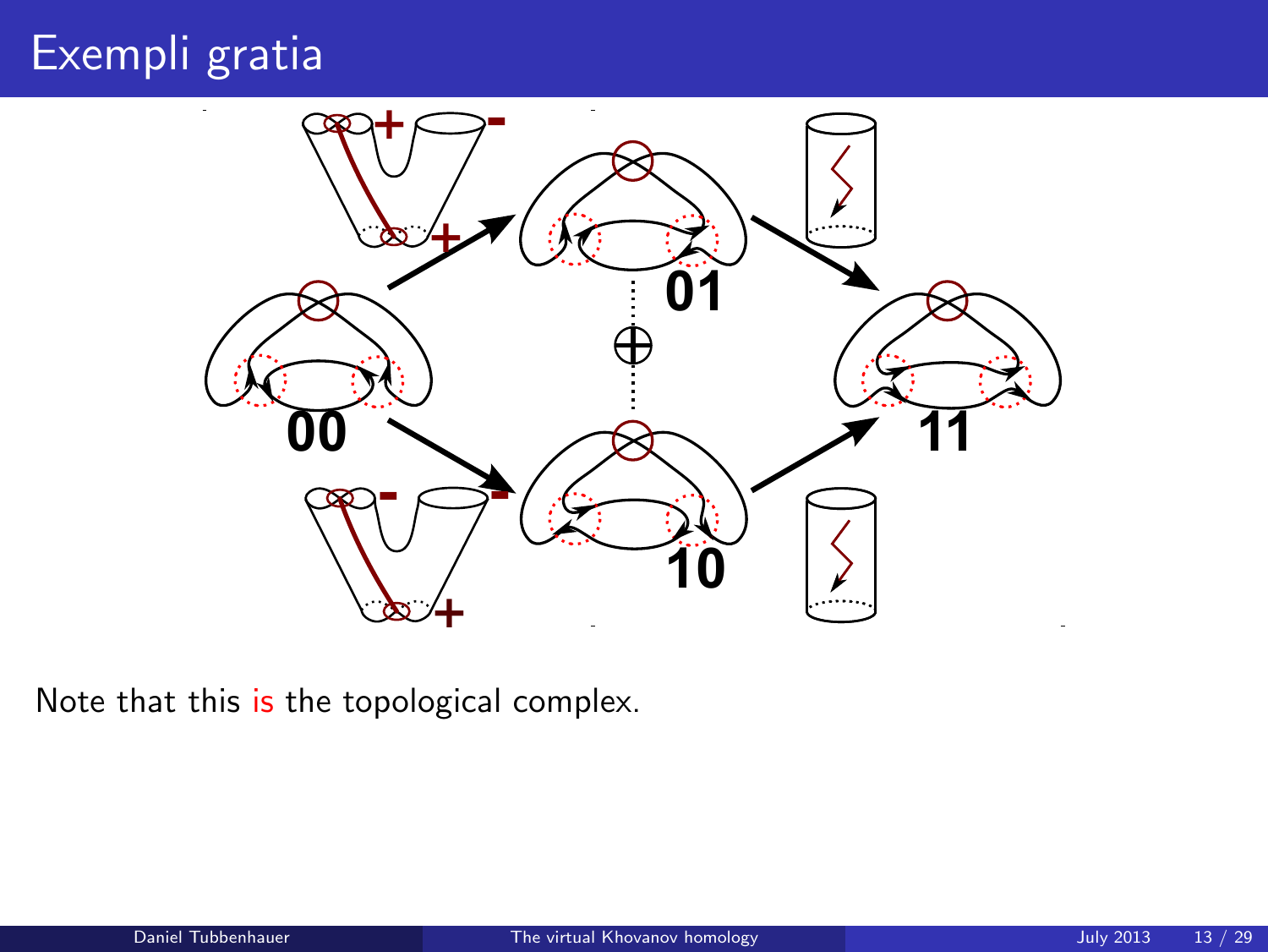

Now we have to translate (using one particular uTQFT) the objects to graded Q-vector spaces and the cobordisms to Q-linear maps between them. Then the objects are  $A \otimes A$ ,  $A \oplus A$  and  $A$  with  $A = \mathbb{Q}[X]/X^2$ .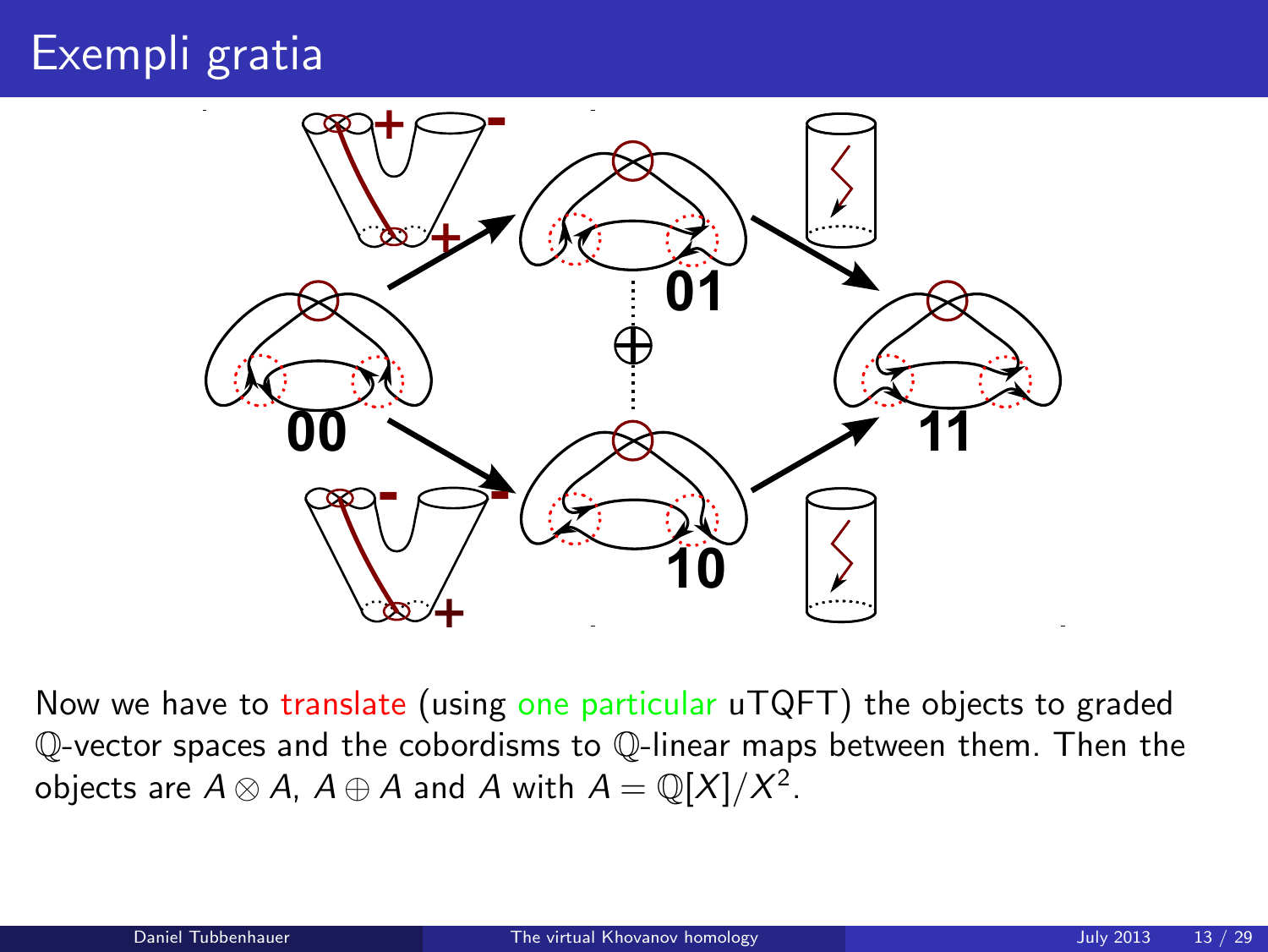

The two right maps are 0 and the two multiplications are given by

```
1 \otimes 1 \rightarrow 1, X \otimes 1 \rightarrow \pm X, 1 \otimes X \rightarrow -X and X \otimes X \rightarrow 0
```
for the upper and lower. Note that they are not the same.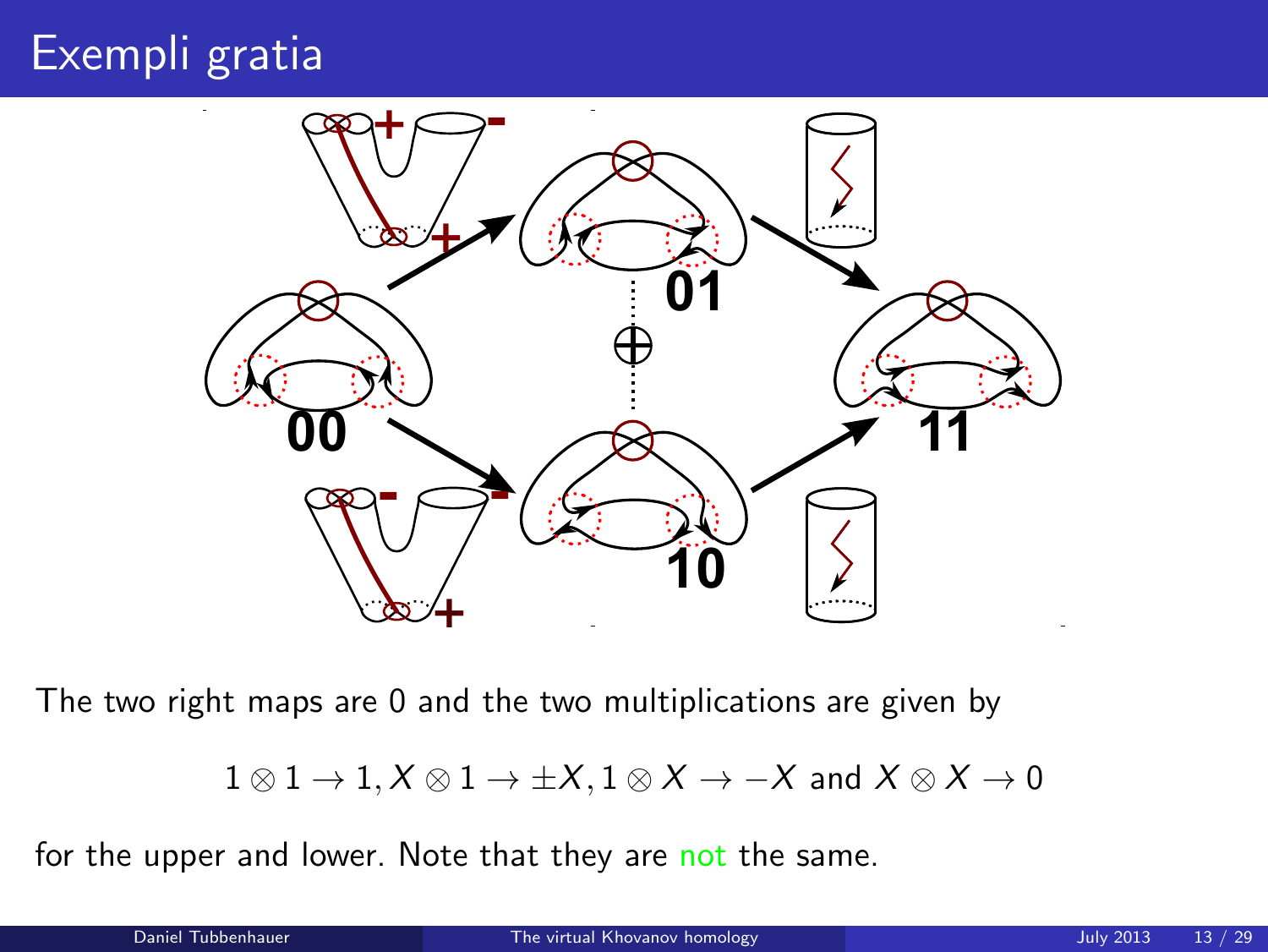

The homology can be computed now and it turns out to be (up to shifts)  $q^{-2}t^0 + q^2t^{-1} + qt^{-2} + q^3t^{-2}$ . Setting  $t = -1$  gives the virtual Jones polynomial  $(q^{-1} - q + q^2)(q + q^{-1}).$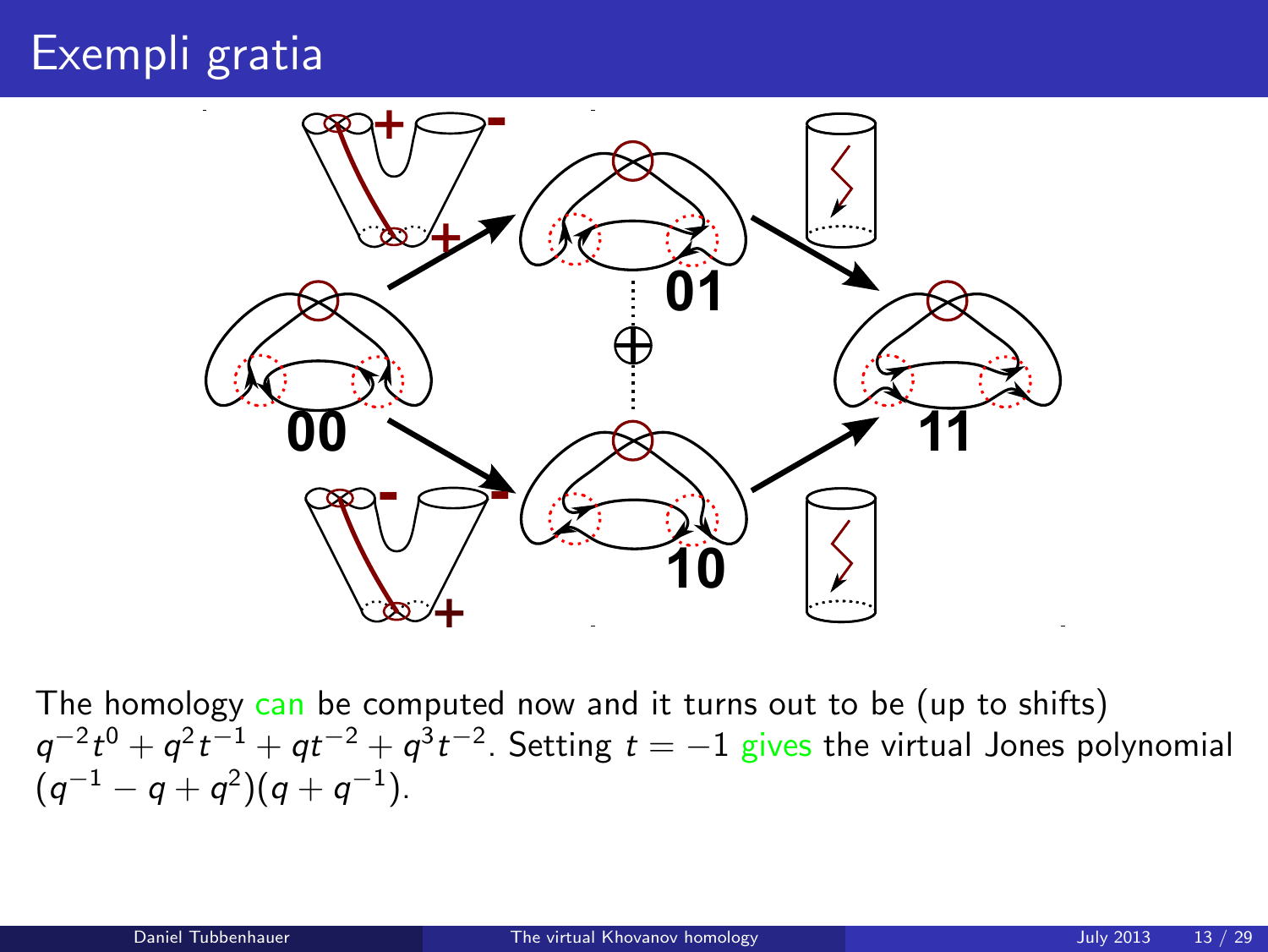### Definition(Kuperberg)

The  $\mathbb{C}(q)$ -web space  $W_S$  for a given sign string  $S = (\pm, \dots, \pm)$  is generated by  $\{w \mid \partial w = S\}$ , where w is a web, i.e. an oriented, trivalent graph such that any vertex is either a sink or a source, with boundary S subject to the relations

<span id="page-19-0"></span>

Here 
$$
[a] = \frac{q^a - q^{-a}}{q - q^{-1}} = q^{a-1} + q^{a-3} + \cdots + q^{-(a-1)}
$$
 is the quantum integer.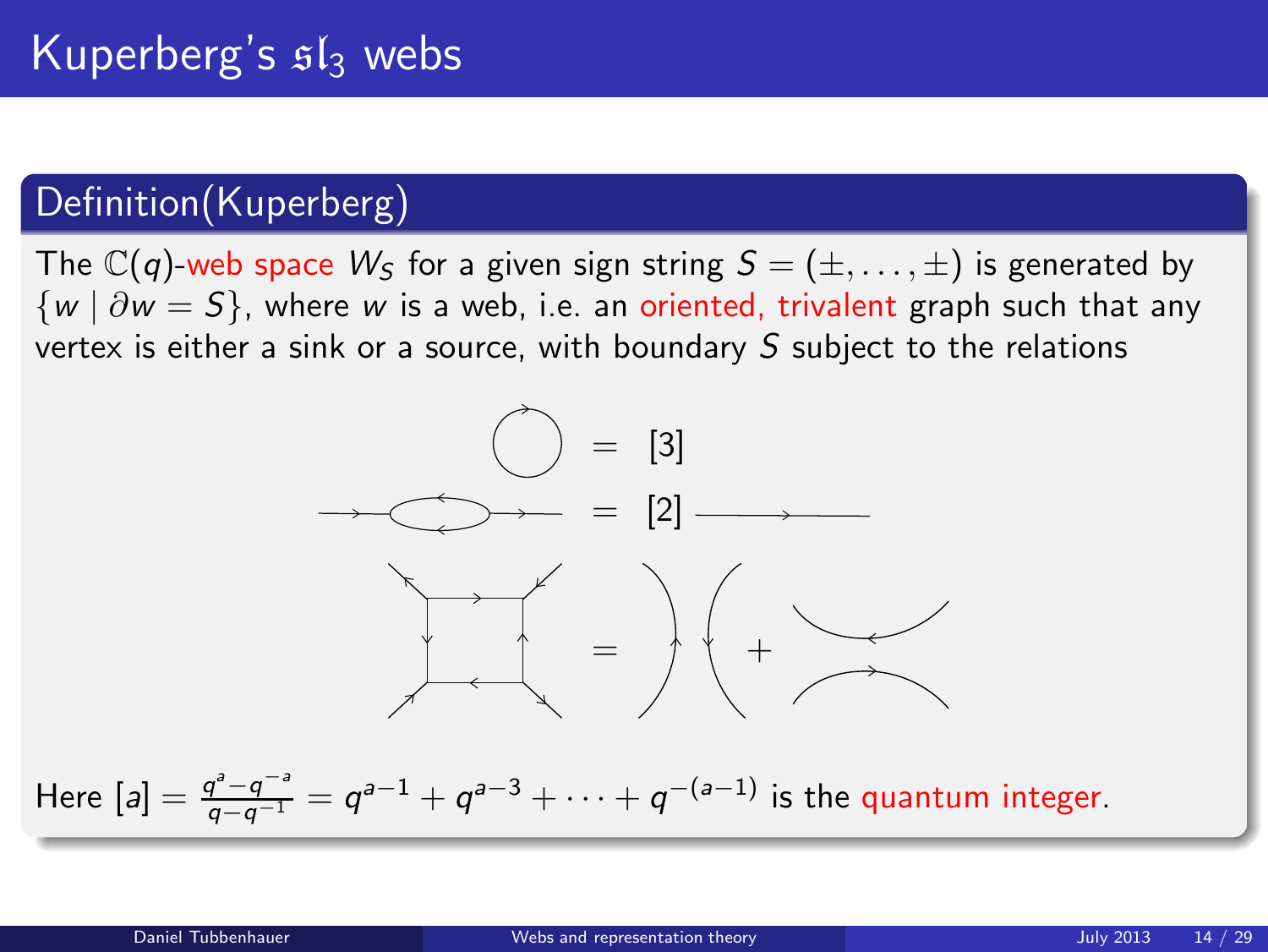#### Example



Webs can be coloured with flow lines. At the boundary, the flow lines can be represented by a state string  $J$ . By convention, at the *i*-th boundary edge, we set  $j_i = \pm 1$  if the flow line is oriented upward/downward and  $j_i = 0$ , if there is no flow line. So  $J = (0, 0, 0, 0, 0, -1, 1)$  in the example.

Given a web with a flow  $w_f$ , attribute a weight to each trivalent vertex and each arc in  $w_f$  and take the sum. The weight of the example is  $-3$ .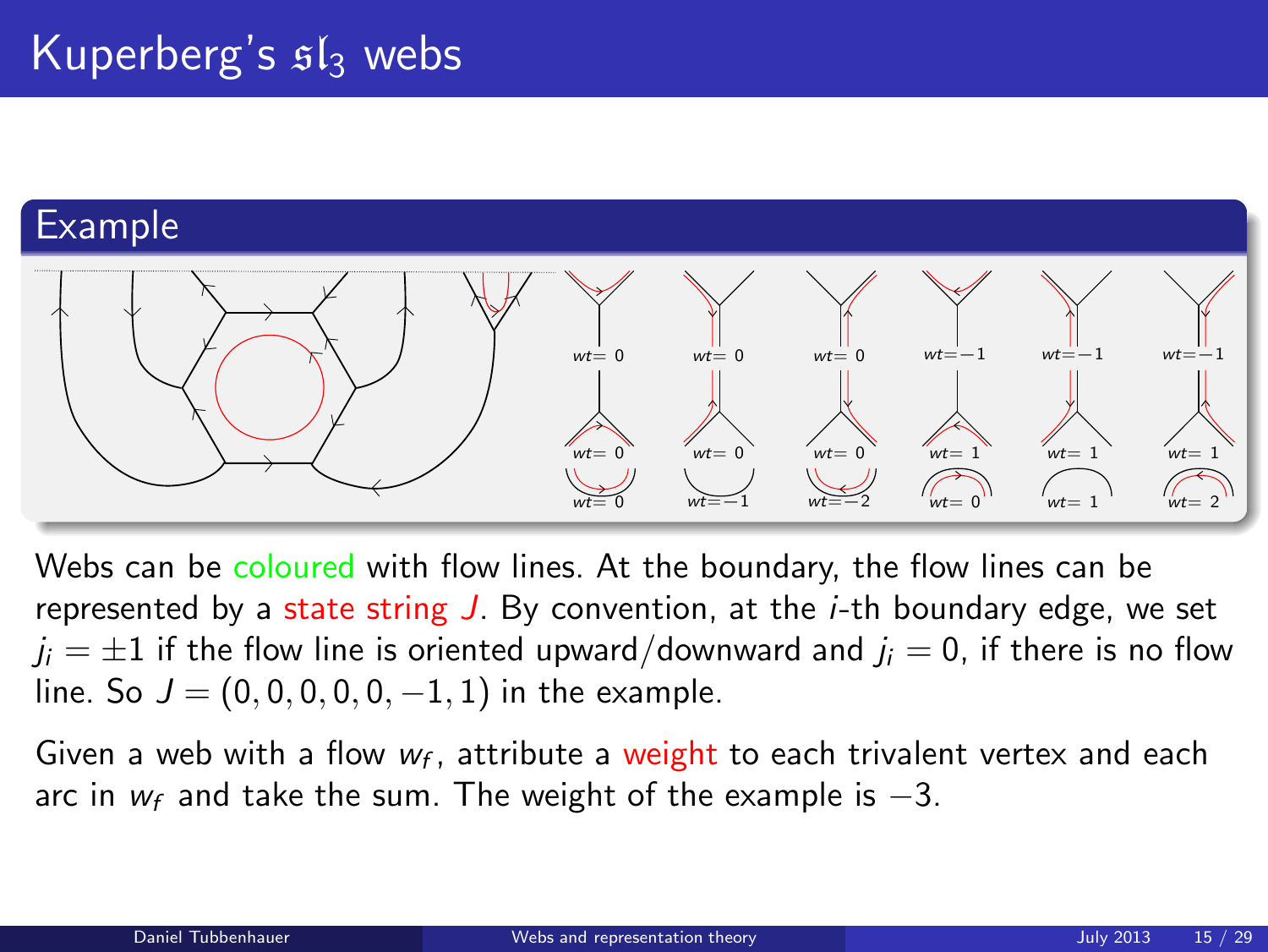A sign string  $S = (s_1, \ldots, s_n)$  corresponds to tensors

$$
V_S=V_{s_1}\otimes\cdots\otimes V_{s_n},
$$

where  $V_+$  is the fundamental representation and  $V_-$  is its dual, and webs correspond to intertwiners.

Theorem(Kuperberg)

$$
W_S \cong \hom_{\mathsf{U}_q(\mathfrak{sl}_3)}(\mathbb{C}(q),V_S) \cong \mathrm{Inv}_{\mathsf{U}_q(\mathfrak{sl}_3)}(V_S)
$$

The set of non-elliptic webs, i.e. without circles, digons or squares, of  $W<sub>S</sub>$ , denoted  $B_S$ , is called web basis of  $Inv_{U_{\alpha}(s_{\alpha})}(V_S)$ . In fact, the so-called spider category of all webs modulo the Kuperberg relations is equivalent to the representation category of  $U_q(sI_3)$ .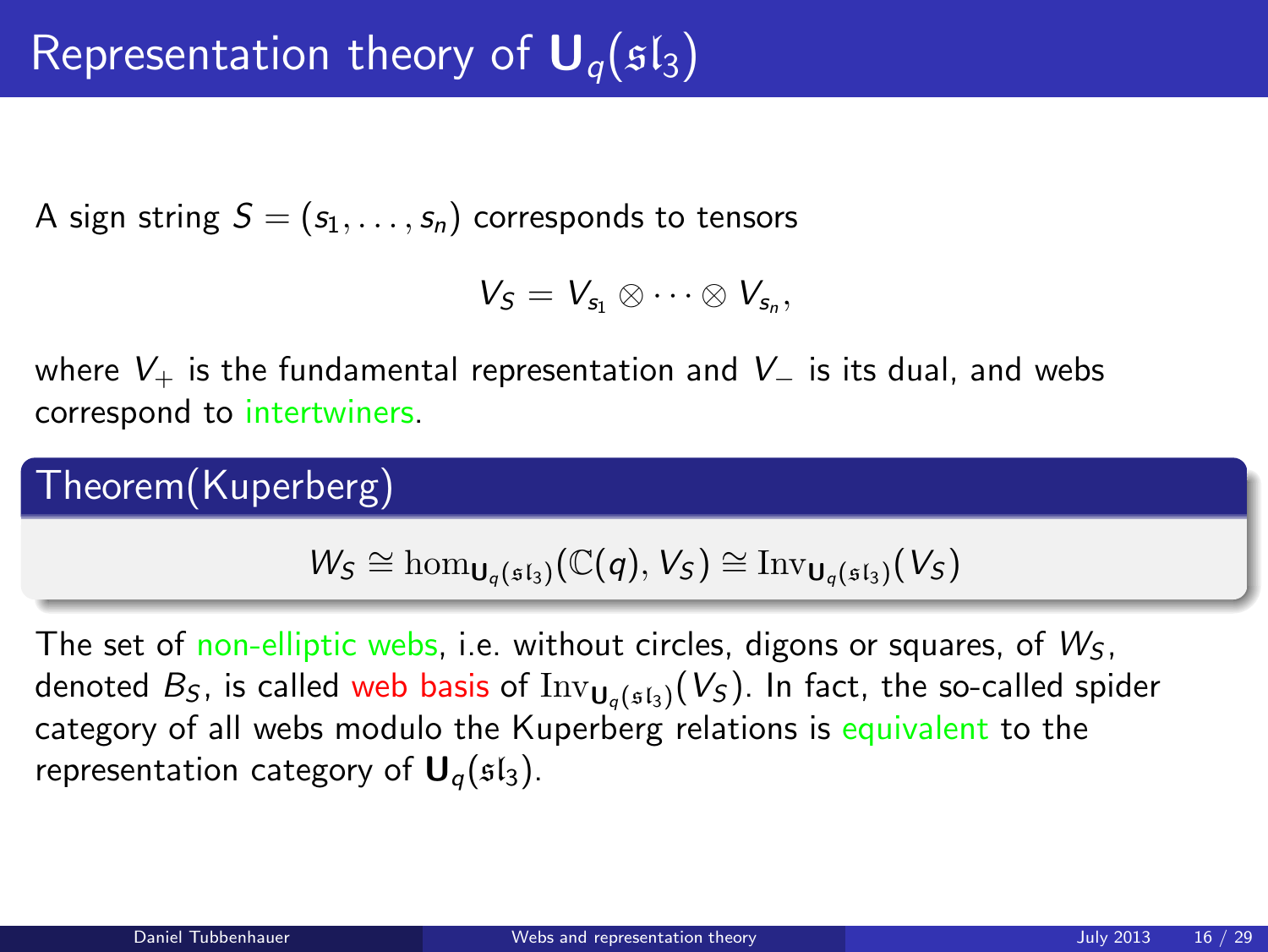### Theorem(Khovanov, Kuperberg)

Pairs of sign S and a state strings J correspond to the coefficients of the web basis relative to tensors of the standard basis  $\{e_{-1}^\pm,e_0^\pm,e_{+1}^\pm\}$  of  $V_\pm$ .

#### Example



#### Let us categorify this!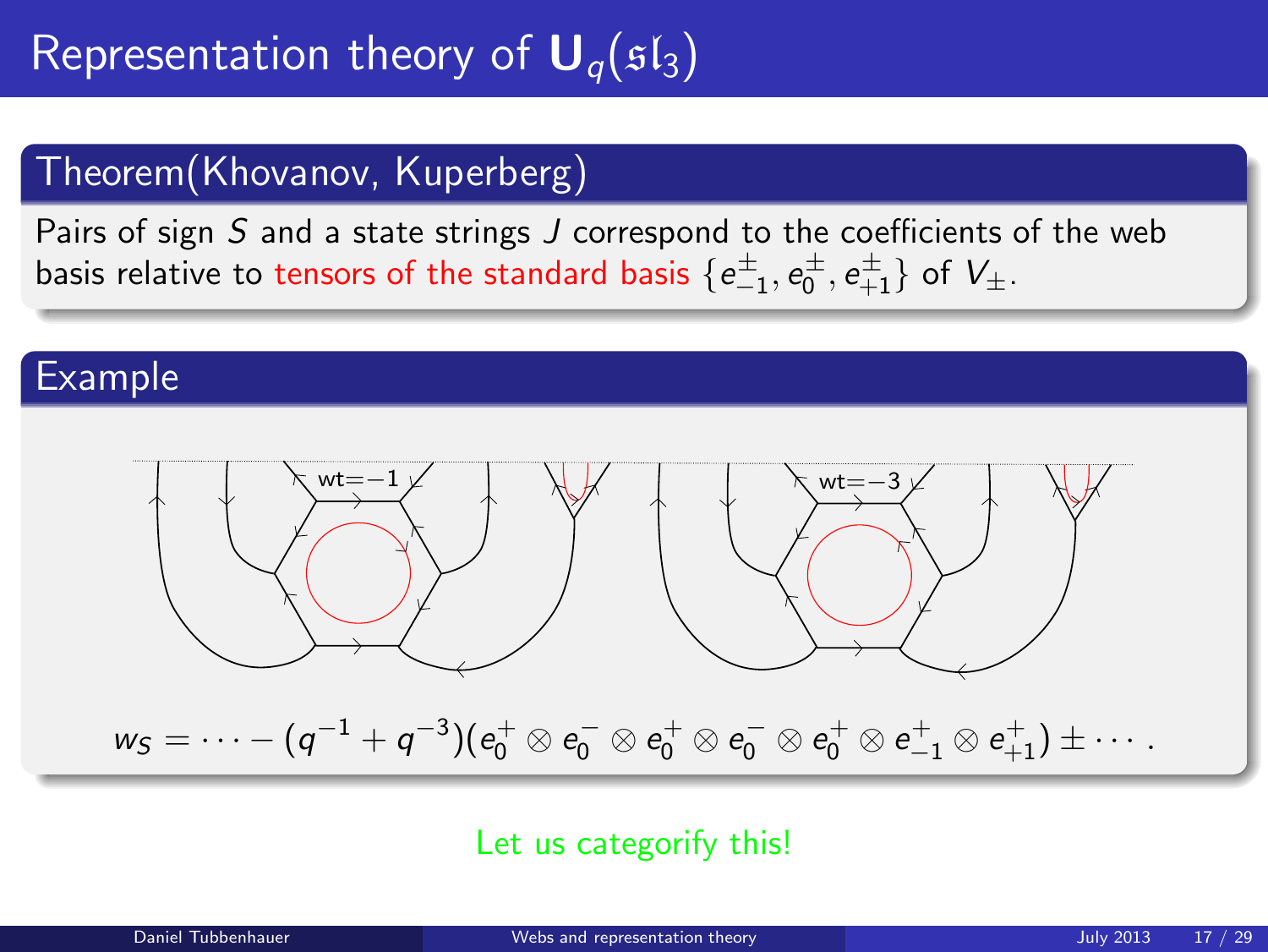A pre-foam is a cobordism with singular arcs between two webs. Composition consists of placing one pre-foam on top of the other. The following are called the zip and the unzip respectively.

<span id="page-23-0"></span>

They have dots that can move freely about the facet on which they belong, but we do not allow dot to cross singular arcs.

A foam is a formal C-linear combination of isotopy classes of pre-foams modulo the following relations.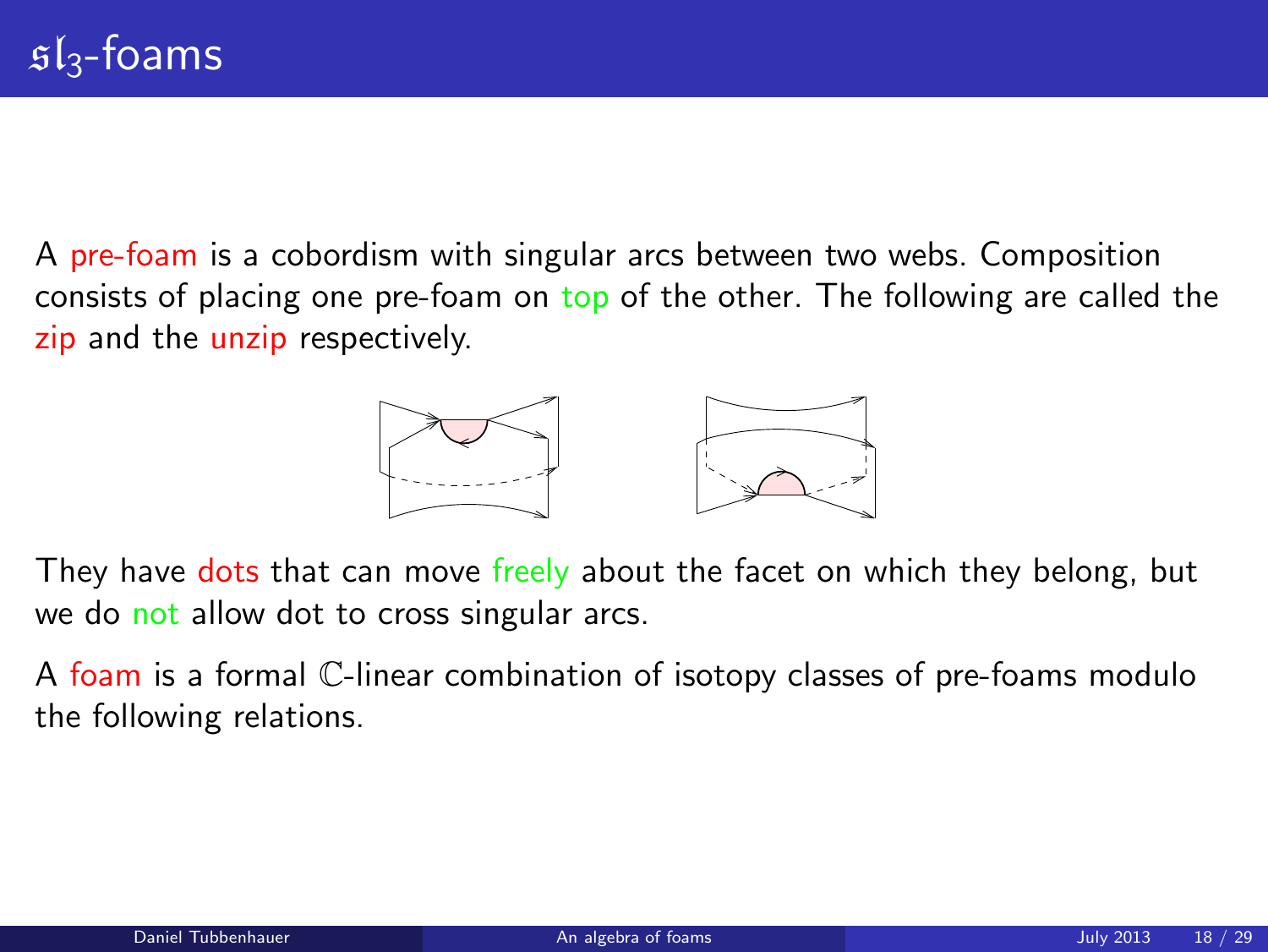# The foam relations  $\ell = (3D, NC, S, \Theta)$

$$
\begin{array}{ccc}\n\hline\n\end{array}\n\left(\begin{array}{c}\n\hline\n\end{array}\right) = 0\n\end{array}
$$
\n(3D)\n
$$
\begin{array}{ccc}\n\hline\n\end{array}\n\left(\begin{array}{c}\n\hline\n\end{array}\right) = -\begin{array}{ccc}\n\hline\n\end{array}\n\left(\begin{array}{c}\n\hline\n\end{array}\right) = 0, \quad \begin{array}{c}\n\hline\n\end{array}\n\left(\begin{array}{c}\n\hline\n\end{array}\right) = -1\n\end{array}
$$
\n(5)

$$
\beta \overbrace{\delta \rightarrow 0}^{\alpha} = \begin{cases} 1, & (\alpha, \beta, \delta) = (1, 2, 0) \text{ or a cyclic permutation,} \\ -1, & (\alpha, \beta, \delta) = (2, 1, 0) \text{ or a cyclic permutation,} \\ 0, & \text{else.} \end{cases} \tag{0}
$$

Adding a closure relation to  $\ell$  suffice to evaluate foams without boundary!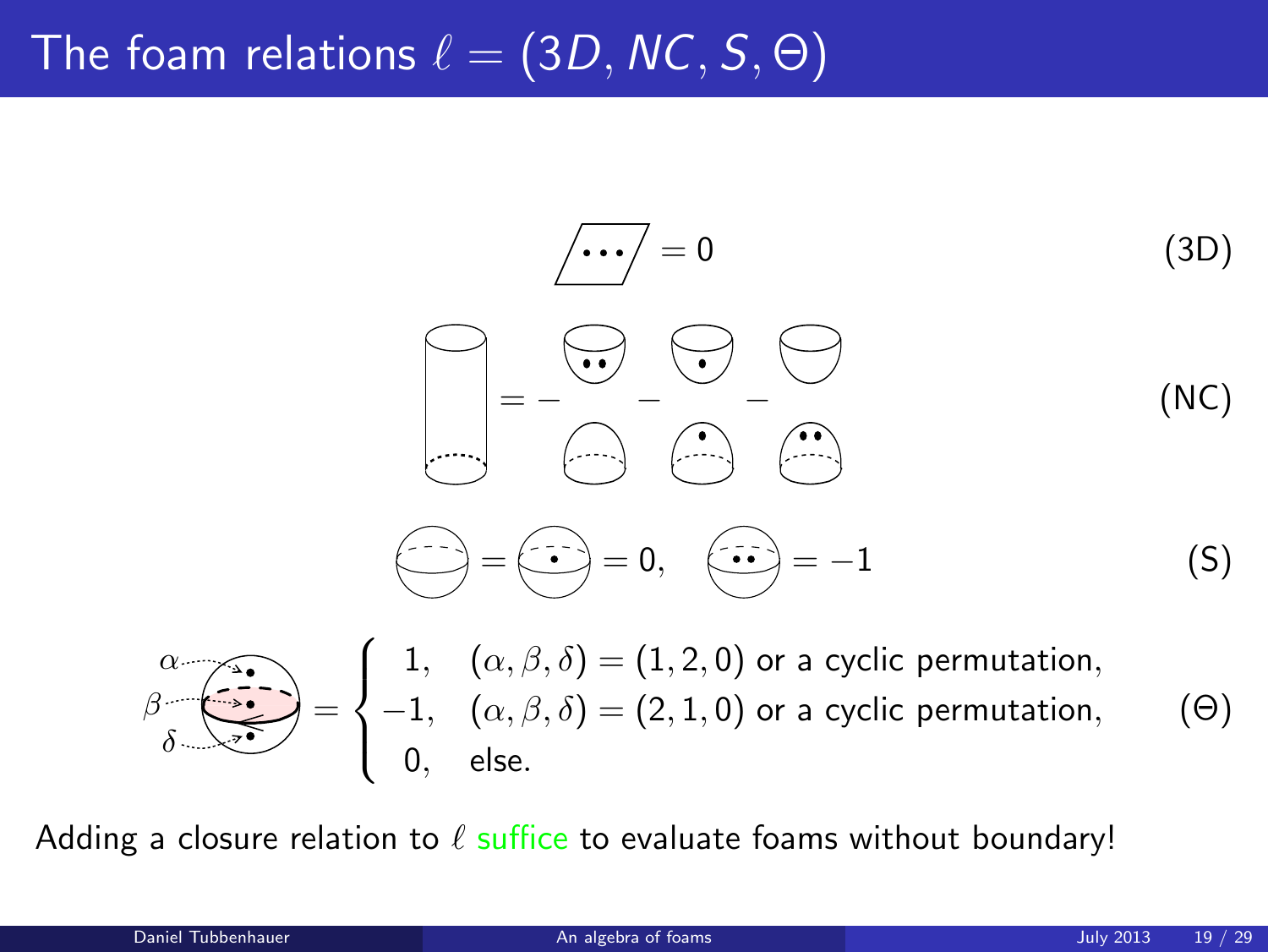#### Definition

There is an involution <sup>\*</sup> on the webs.



A closed web is defined by closing of two webs.



A closed foam is a foam from ∅ to a closed web.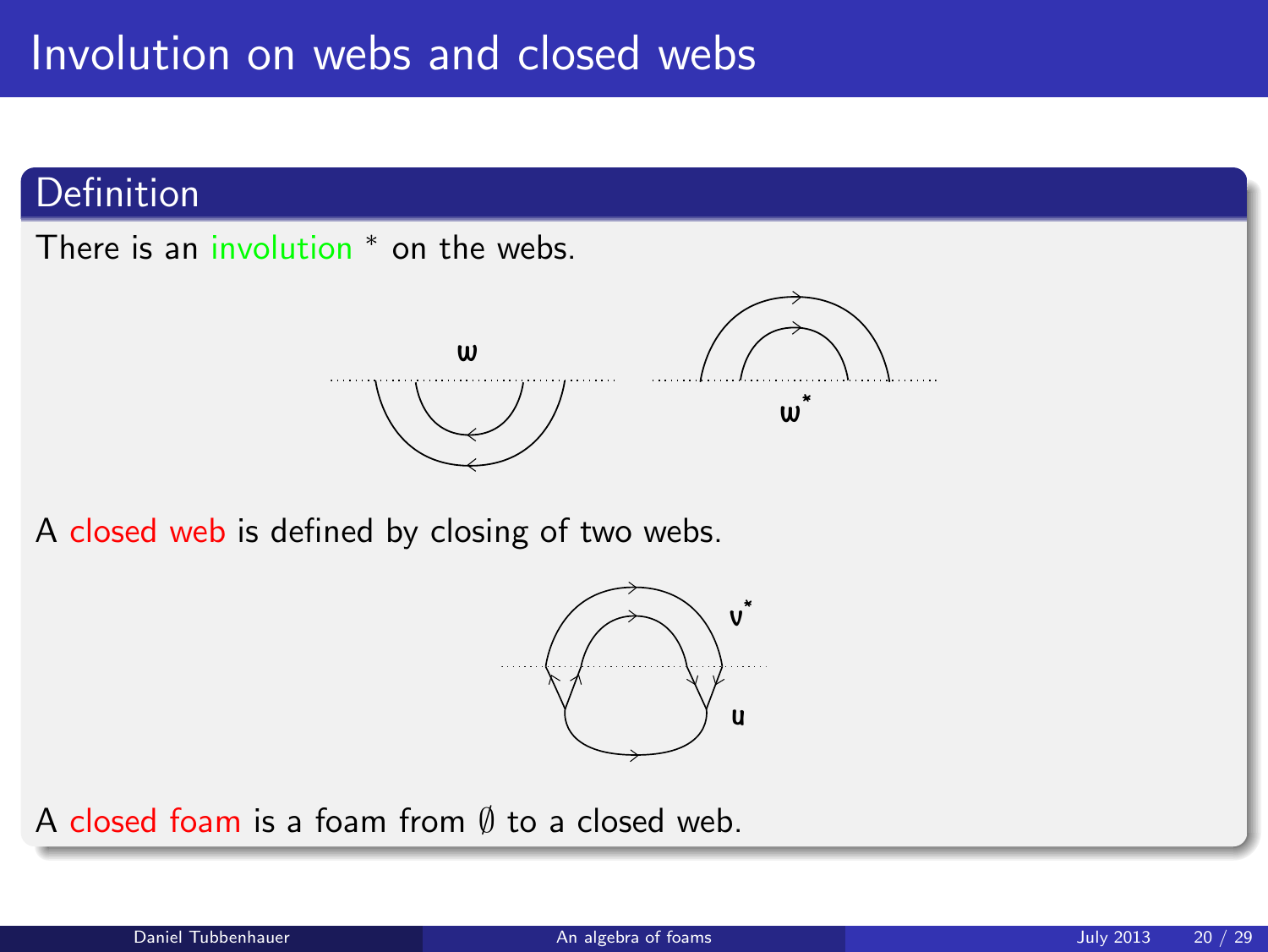**Foam**<sub>3</sub> is the category of foams, i.e. objects are webs w and morphisms are foams F between webs. The category is graded by the  $q$ -degree

$$
\deg_q(F) = \chi(\partial F) - 2\chi(F) + 2d + b,
$$

where  $d$  is the number of dots and  $b$  is the number of vertical boundary components. The foam homology of a closed web  $w$  is defined by

$$
\mathcal{F}(w) = \text{Foam}_3(\emptyset, w).
$$

 $\mathcal{F}(w)$  is a graded, complex vector space, whose q-dimension can be computed by the Kuperberg bracket.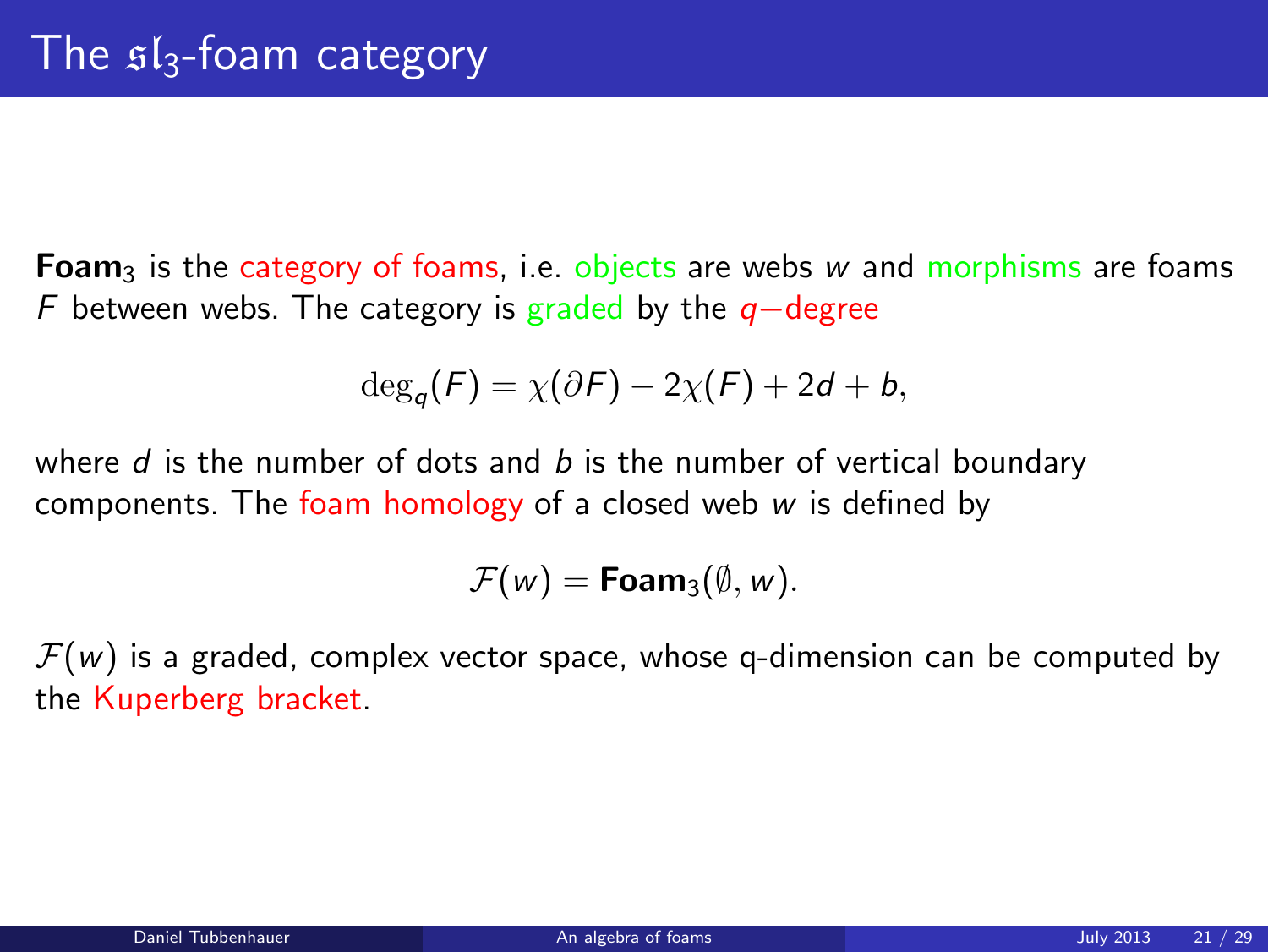#### Definition(MPT)

Let  $S = (s_1, \ldots, s_n)$ . The  $sI_3$  web algebra  $K_S$  is defined by

$$
K_S=\bigoplus_{u,v\in B_S} {}_uK_v,
$$

with

$$
{}_{u}K_{v}:=\mathcal{F}(u^{*}v)\{n\},
$$
 i.e. all foams:  $\emptyset \to u^{*}v$ .

Multiplication is defined as follows.

$$
{}_{u}K_{v_1}\otimes{}_{v_2}K_{w}\to {}_{u}K_{w}
$$

is zero, if  $v_1 \neq v_2$ . If  $v_1 = v_2$ , use the multiplication foam  $m_v$ , e.g.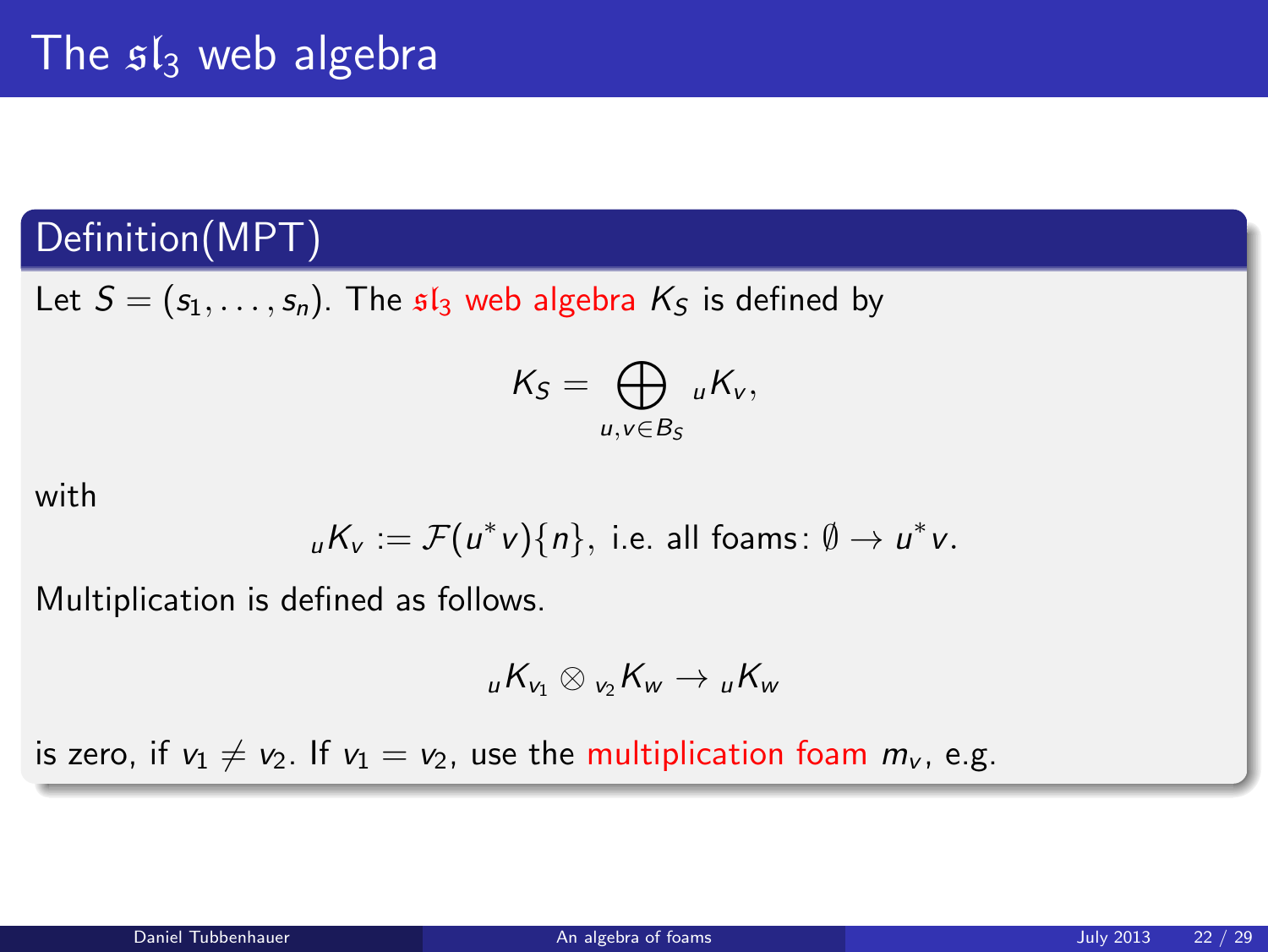### The  $sI_3$  web algebra



### Theorem(s)(MPT)

The multiplication is associative and unital. The multiplication foam  $m_{\nu}$  only depends on the isotopy type of v and has  $q$ -degree n. Hence,  $K<sub>S</sub>$  is a finite dimensional, unital and graded algebra. Moreover, it is a graded Frobenius algebra of Gorenstein parameter 2n.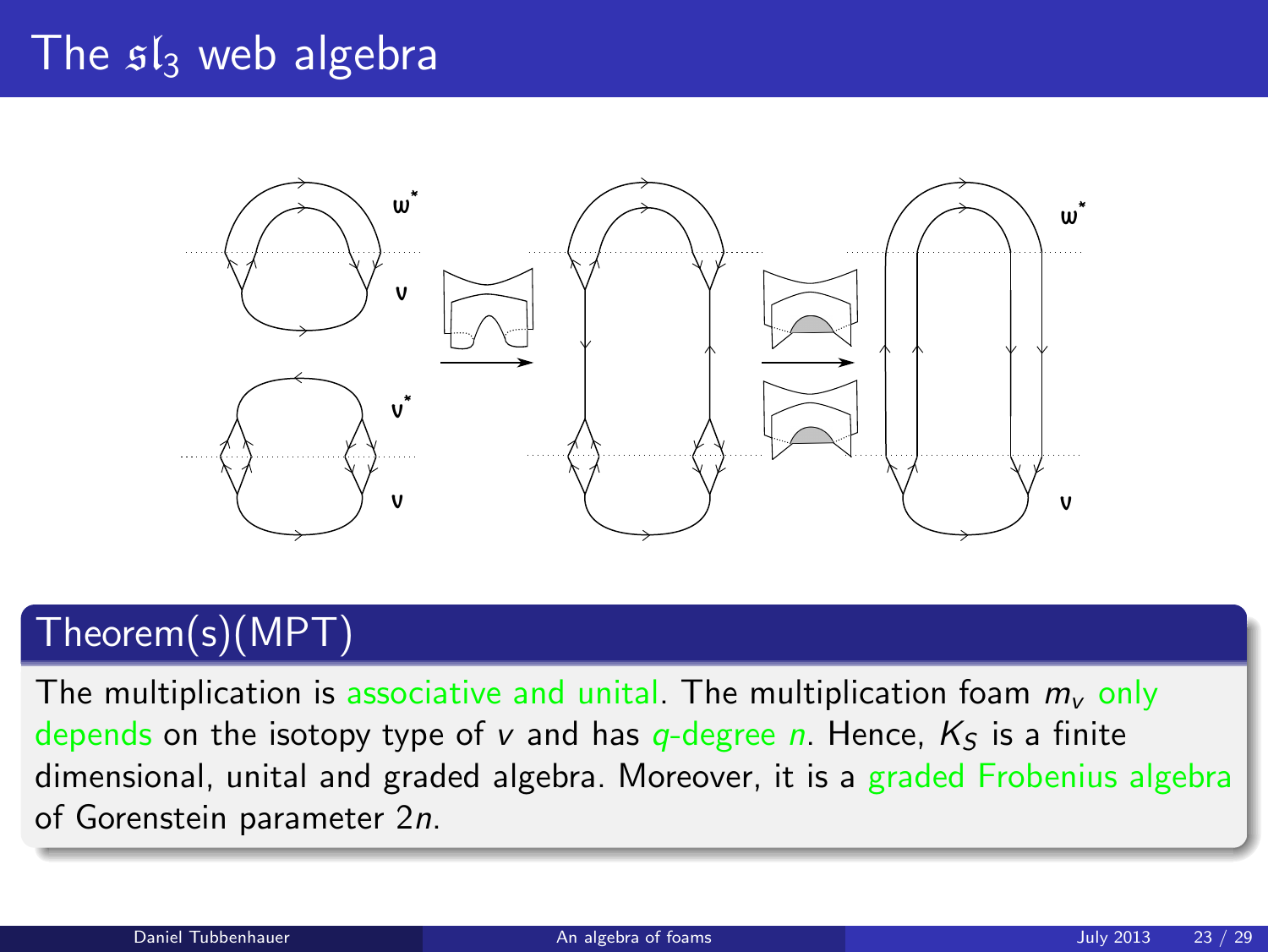Every web has a homogeneous basis parametrised by flow lines.



That these foams are really a basis follows from a theorem of us. Note that the Kuperberg bracket gives  $[2][3] = q^{-3} + 2q^{-1} + 2q + q^{3}$ .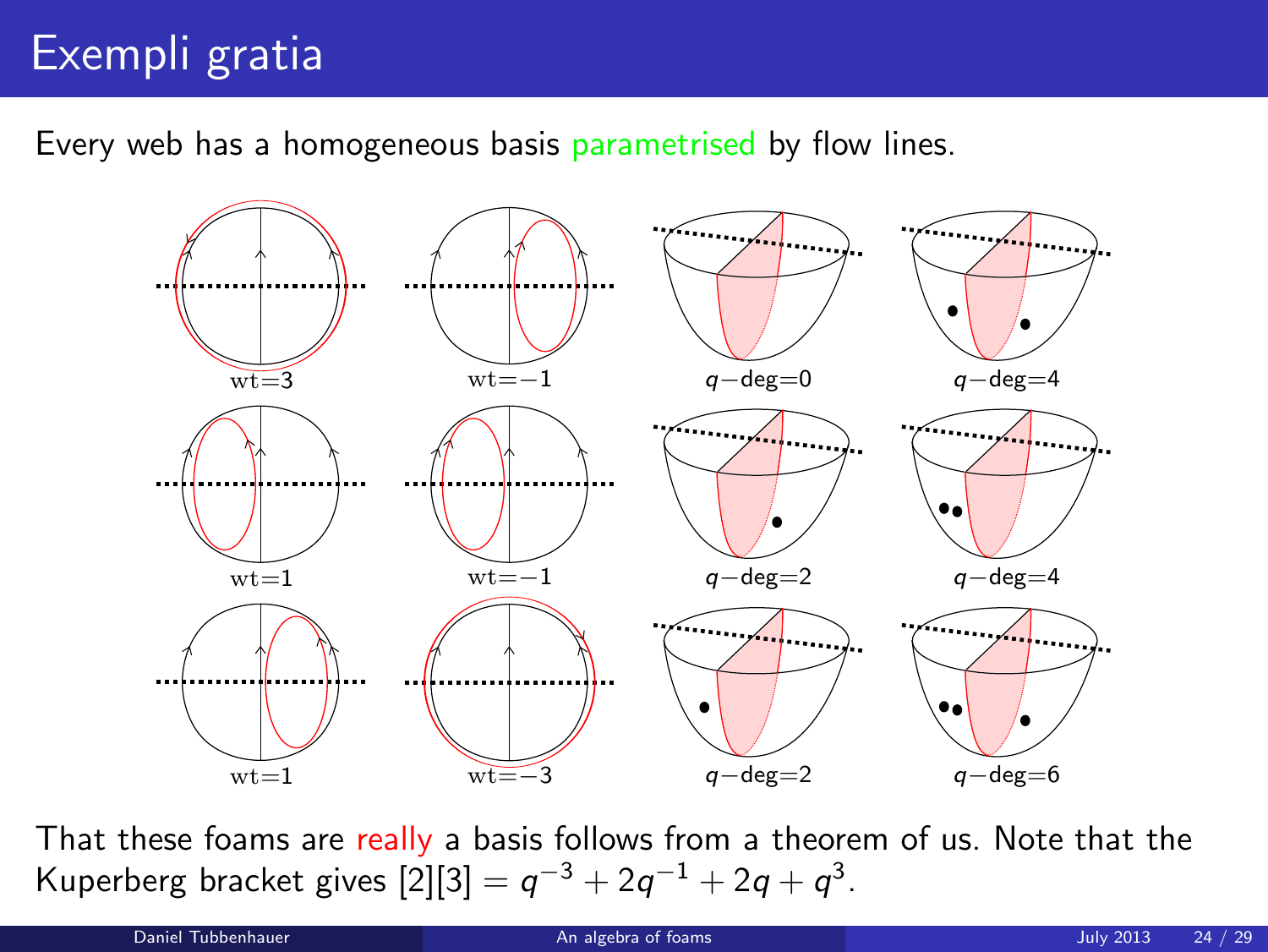#### **Definiton**

An enhanced sign sequence is a sequence  $S = (s_1, \ldots, s_n)$  with  $s_i \in \{ \circ, -, +, \times \},$ for all  $i = 1, \ldots, n$ . The corresponding weight  $\mu = \mu_s \in \Lambda(n, d)$  is given by the rules

$$
\mu_i = \begin{cases} 0, & \text{if } s_i = \circ, \\ 1, & \text{if } s_i = 1, \\ 2, & \text{if } s_i = -1, \\ 3, & \text{if } s_i = \times. \end{cases}
$$

Let  $\Lambda(n, d)_3 \subset \Lambda(n, d)$  be the subset of weights with entries between 0 and 3. Given S, we define  $\widehat{S}$  by deleting the entries equal to  $\circ$  or  $\times$ .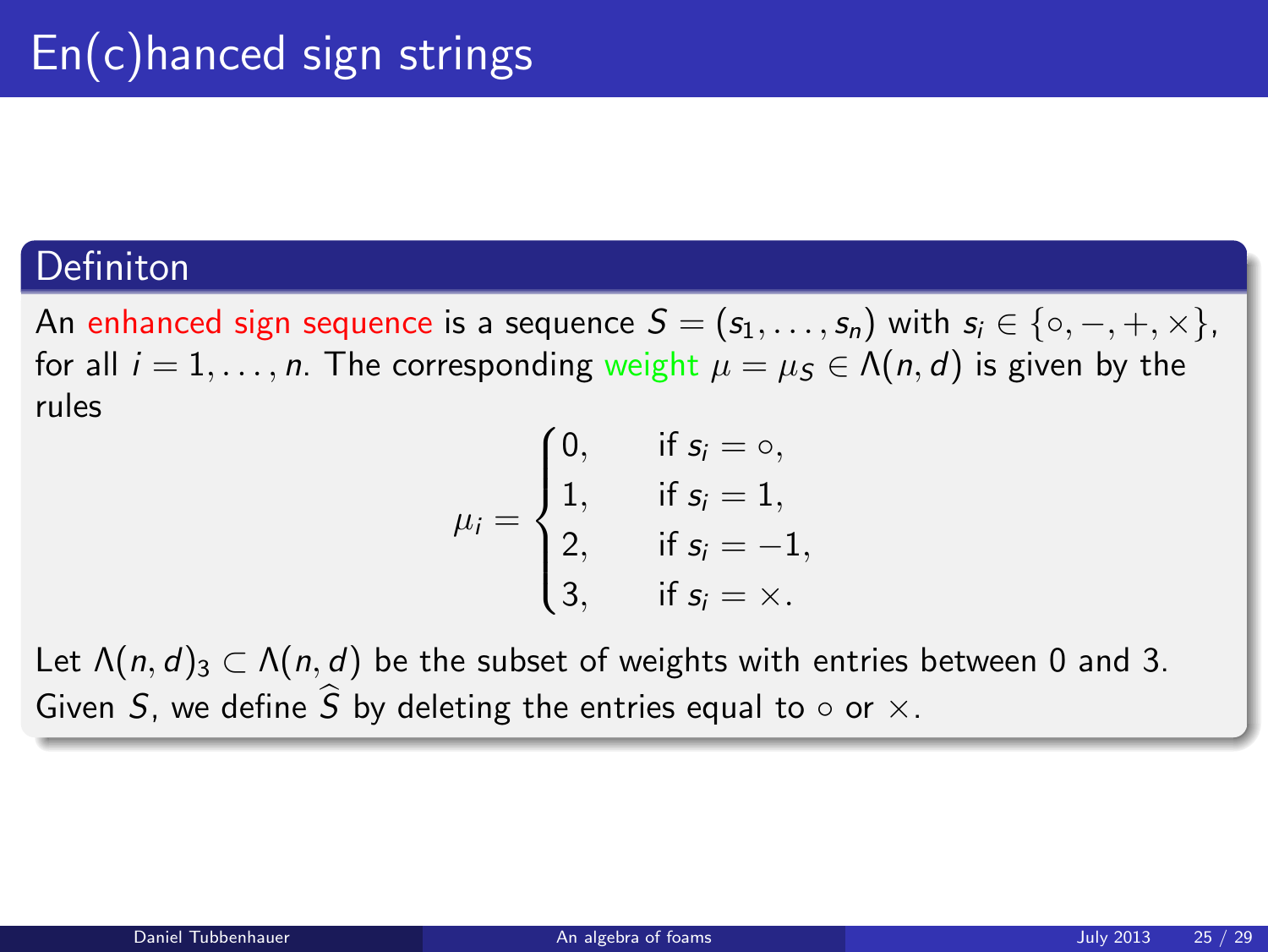# En(c)hanced sign strings

Moreover, for  $n = d = 3<sup>k</sup>$  we define

$$
W_S = W_{\widehat{S}} \text{ and } B_S = B_{\widehat{S}} \text{ and } W_{(3^k)} = \bigoplus_{\mu_s \in \Lambda(n,n)_3} W_S
$$

on the level of webs and on the level of foams, we define

$$
\mathcal{K}_\mathcal{S} = \mathcal{K}_{\widehat{\mathcal{S}}} \ \ \text{and} \ \ \mathcal{W}_{(3^k)} = \bigoplus_{\mu_s \in \Lambda(n,n)_3} \mathcal{K}_\mathcal{S} - p\text{Mod}_{gr} \, .
$$

With this constructions we obtain our categorification result.

Theorem(MPT)

$$
\mathcal{K}_0^{\oplus}(\mathcal{W}_{(3^k)}) \otimes_{\mathbb{Z}[q,q^{-1}]} \mathbb{C}(q) \cong \mathcal{W}_{(3^k)}.
$$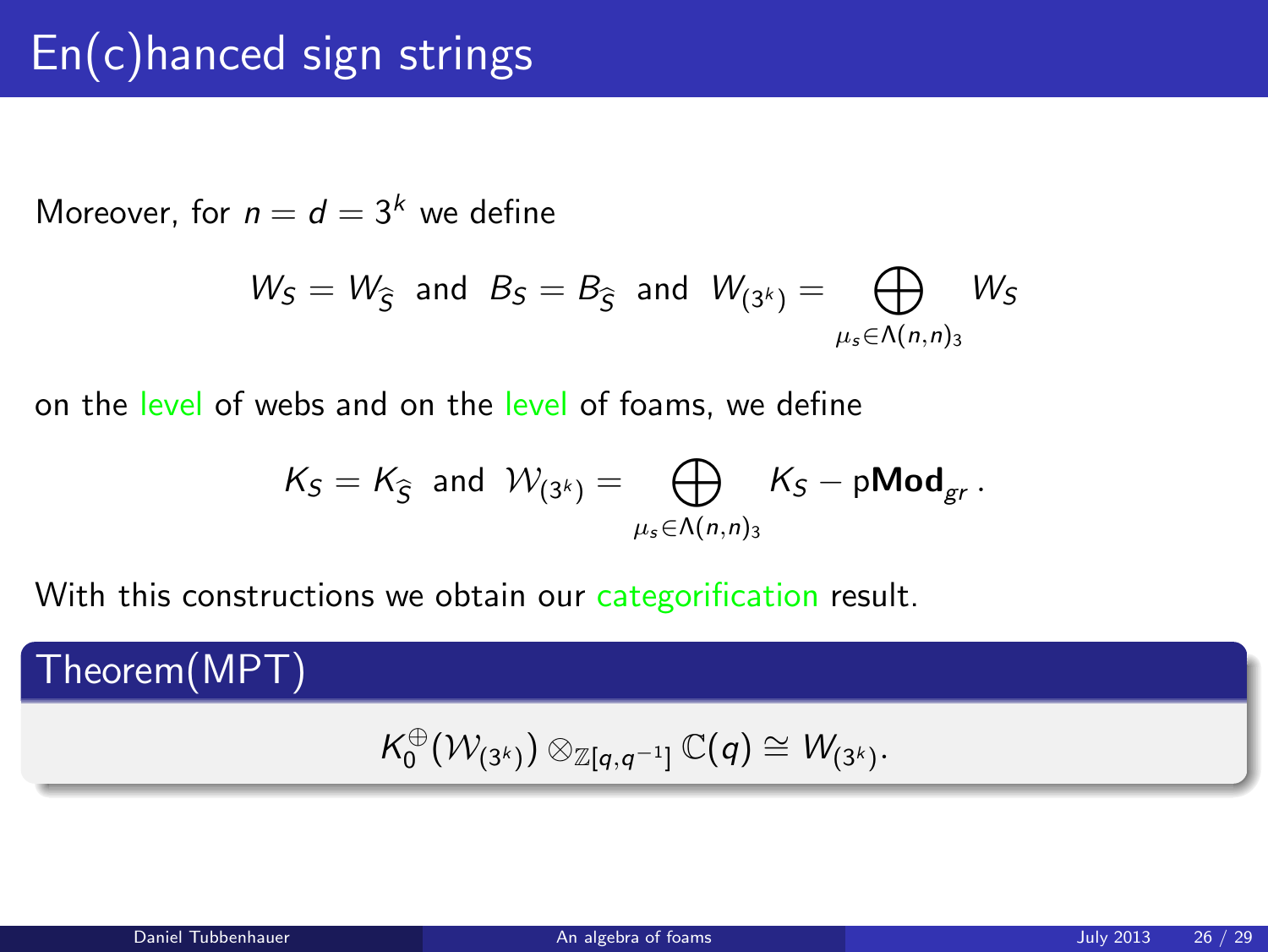Khovanov and Lauda's diagrammatic categorification of  $\dot{\mathsf{U}}_q(\mathfrak{sl}_n)$ , denoted  $\mathcal{U}(\mathfrak{sl}_n)$ , is also related to our framework! Roughly, it consist of string diagrams of the form

$$
\bigotimes_i \lambda : \mathcal{E}_i \mathcal{E}_j \mathbf{1}_{\lambda} \Rightarrow \mathcal{E}_j \mathcal{E}_i \mathbf{1}_{\lambda} \{(\alpha_i, \alpha_j)\}, \lambda + \alpha_i \bigwedge_i \lambda : \mathcal{E}_i \mathbf{1}_{\lambda} \Rightarrow \mathcal{E}_i \mathbf{1}_{\lambda} \{(\alpha_i, \alpha_i)\}
$$

with a weight  $\lambda\in\mathbb{Z}^{n-1}$  and suitable shifts and relations like

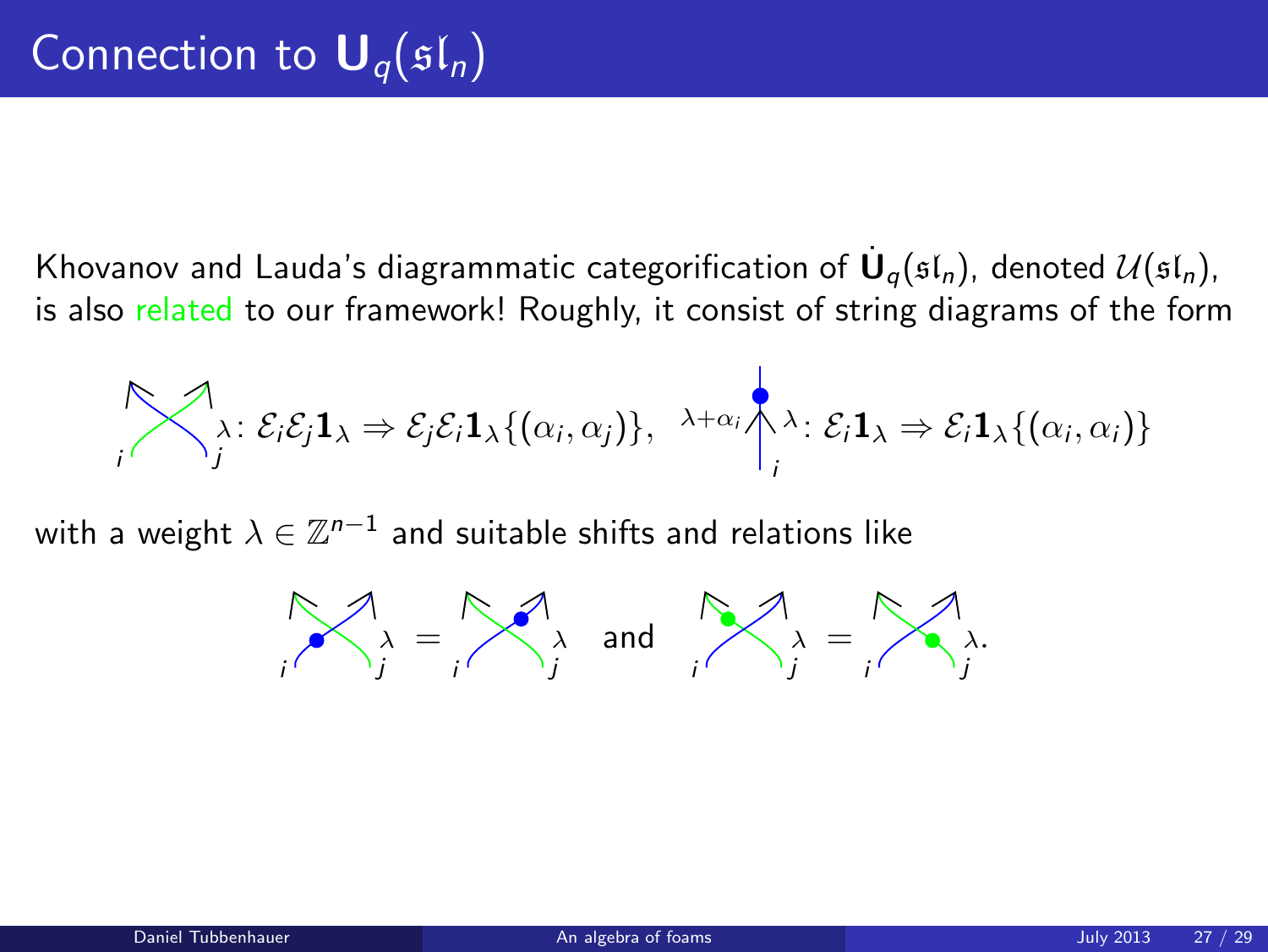Let  $\lambda \in \Lambda(n,n)^+$  be a dominant weight. Define the cyclotomic KL-R algebra  $R_\lambda$  to be the subquotient of  $U(\mathfrak{sl}_n)$  defined by the subalgebra of only downward pointing arrows modulo the so-called cyclotomic relations and set  $V_{\lambda} = R_{\lambda} - \rho \text{Mod}_{gr}$ .

### Theorem(s)(MPT)

There exists an equivalence of categorical  $\mathcal{U}(\mathfrak{sl}_n)$ -representations

$$
\Phi\colon \mathcal{V}_{(3^k)} \to \mathcal{W}_{(3^k)}.
$$

The two algebras  $R_{3^\ell}$  and  $K_{3^\ell}$  are Morita equivalent. Moreover, the set

 $\{[Q_\mu] \mid Q_\mu\}$  graded, indecomposable, projective  $K_S$  – module,  $u \in B_S$ 

is the dual canonical basis for  ${\rm Inv}_{\mathsf{U}_q(\mathfrak{sl}_3)}(V_S) \cong \mathsf{K}_0^{\oplus}(\mathsf{K}_S) \otimes_{\mathbb{Z}[q,q^{-1}]} \mathbb{C}(q).$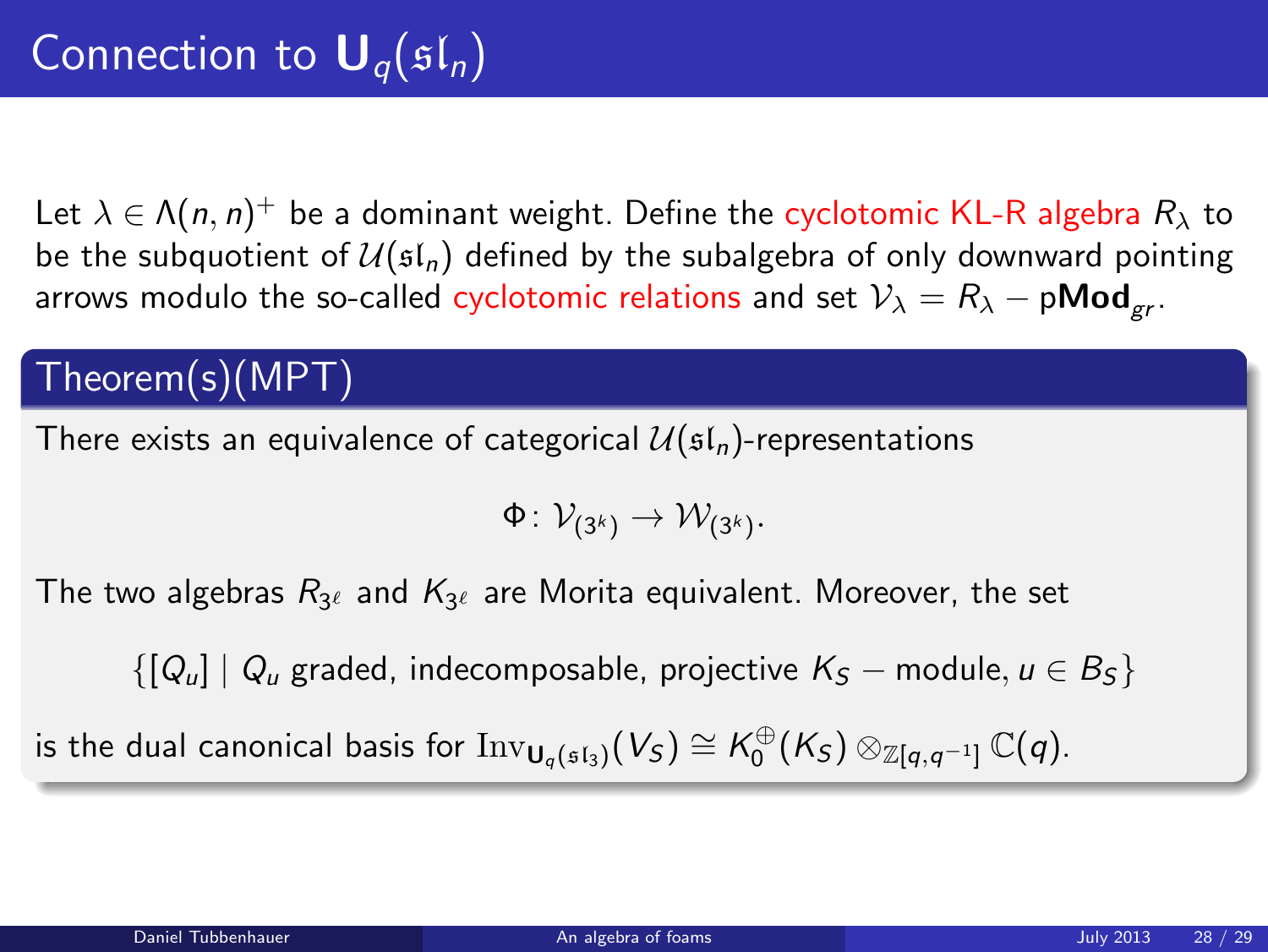There is still much to do...